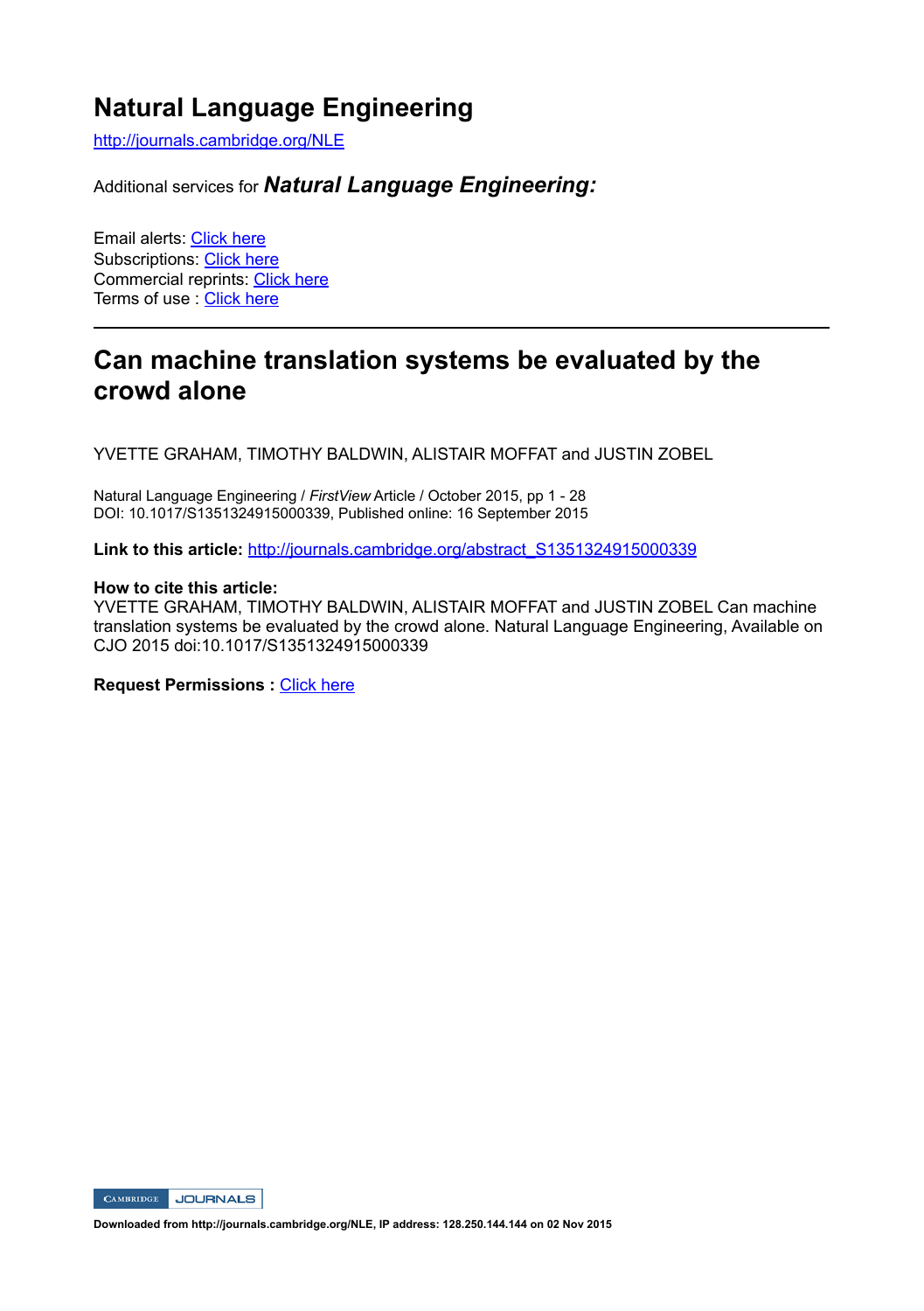## Can machine translation systems be evaluated by the crowd alone

### YVETTE GRAHAM<sup>1,2</sup>, TIMOTHY BALDWIN<sup>1</sup>, ALISTAIR MOFFAT<sup>1</sup> and JUSTIN ZOBEL<sup>1</sup>

 $1$ Department of Computing and Information Systems, The University of Melbourne, Parkville, 3010 VIC, Australia

e-mail: tbaldwin@unimelb.edu.au, ammoffat@unimelb.edu.au, jzobel@unimelb.edu.au

<sup>2</sup>ADAPT Centre, School of Computer Science and Statistics, Trinity College Dublin, College Green,

Dublin 2, Ireland

e-mail: graham.yvette@gmail.com

(Received 13 December 2014; revised 7 August 2015; accepted 10 August 2015 )

#### **Abstract**

Crowd-sourced assessments of machine translation quality allow evaluations to be carried out cheaply and on a large scale. It is essential, however, that the crowd's work be filtered to avoid contamination of results through the inclusion of false assessments. One method is to filter via agreement with experts, but even amongst experts agreement levels may not be high. In this paper, we present a new methodology for crowd-sourcing human assessments of translation quality, which allows individual workers to develop their own individual assessment strategy. Agreement with experts is no longer required, and a worker is deemed reliable if they are consistent relative to their own previous work. Individual translations are assessed in isolation from all others in the form of direct estimates of translation quality. This allows more meaningful statistics to be computed for systems and enables significance to be determined on smaller sets of assessments. We demonstrate the methodology's feasibility in large-scale human evaluation through replication of the human evaluation component of Workshop on Statistical Machine Translation shared translation task for two language pairs, Spanish-to-English and English-to-Spanish. Results for measurement based solely on crowd-sourced assessments show system rankings in line with those of the original evaluation. Comparison of results produced by the relative preference approach and the direct estimate method described here demonstrate that the direct estimate method has a substantially increased ability to identify significant differences between translation systems.

#### **1 Introduction**

The ability to develop and refine machine translation (MT) systems is critically reliant on the availability of reliable methods of assessing the quality of translations. Expert assessment of translation quality is widely held as a 'gold standard' yardstick, but is costly. Automatic evaluation is often used as a substitute, as a means of, for example, supporting automatic MT system comparison, rapid MT deployment, and automatic tuning of system parameters (Och 2003; Kumar and Byrne 2004). However, it is well documented that the automatic MT evaluation metrics in current use fall short of human assessment (Callison-Burch 2009; Graham, Mathur and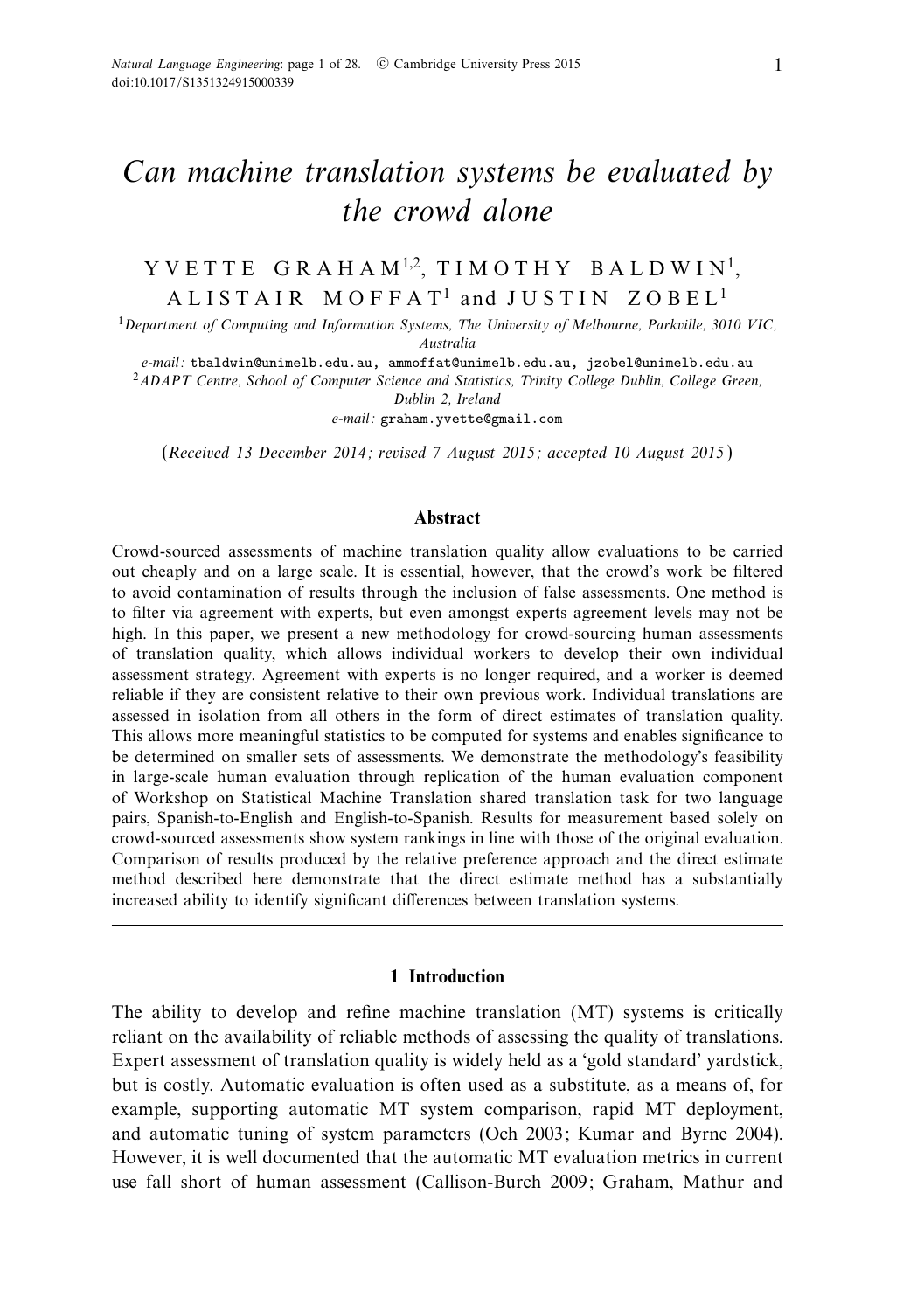Baldwin 2014). As a result, manual evaluation is still widely used as the primary means of evaluation in large-scale shared tasks, such as the annual Workshop on Statistical Machine Translation (WMT) (Bojar et al. 2014). Additionally, for the purpose of benchmarking and development of automatic MT evaluation metrics, it is vital that data sets are developed with high-quality human assessments and over a variety of language pairs.

Human assessment can be expert or crowd-sourced, or a mixture of these. To date, WMT shared translation tasks have mainly used expert-only human evaluations as the basis of official evaluation (Callison-Burch et al. 2007, 2008, 2009, 2010; Bojar et al. 2014). There was experimentation with a mix of expert and crowd-sourced judgments to produce official results in 2012–2013 (Callison-Burch et al. 2012; Bojar et al. 2013), but in 2014, the organizers reverted to expert-only assessments due to worryingly low inter-annotator agreement rates for some language pairs.

We argue that it is possible to measure MT systems reliably based on crowdsourced judgments alone. To demonstrate that claim, we have explored and quantified an approach to crowd-sourcing of human assessments of translation quality using the Amazon Mechanical Turk (AMT) platform. Key features of our proposed methodology are:

- It can be used to assess both adequacy and fluency;
- It requires only monolingual annotators conversant in the target language, thus allowing use of a larger pool of lower-skilled annotators than is possible with standard manual evaluation approaches, which require bilingual annotators with high-level competency in both the source and target languages;
- The ratings are captured via direct estimates on a 100-point Likert scale, enabling fine-grained statistical analysis (Graham *et al.* 2013);
- It incorporates mechanisms for quality control, based on internal consistency over pairings of original and 'degraded' translations (Graham et al. 2014);
- It is backwards-compatible with the style of system preference judgment used for WMT evaluations, and provides a mechanism for enabling longitudinal evaluation of MT systems;
- It is cheap: we obtained high-quality, statistically significant assessments at a cost of around US\$40 per system for a given language direction and evaluation modality (that is, adequacy or fluency).

To investigate the feasibility of the approach for large-scale evaluations, we replicated the original WMT-12 human evaluation of all participating systems for two language pairs: Spanish-to-English (ES-EN) and English-to-Spanish (EN-ES). Results show that our method results in high-quality data at low cost, without the use of expert assessments. Indeed, we demonstrate that it is possible to confirm the original system rankings; and also, using comparable numbers of judgments, identify a larger number of significant differences between systems.

The low cost of the method suggests that, beyond applications for cross-system evaluation in shared tasks, it may also provide a viable means for individual MT researchers to assess system improvements over a baseline. While development of the tools used by the workers involved significant effort and refinement, this effort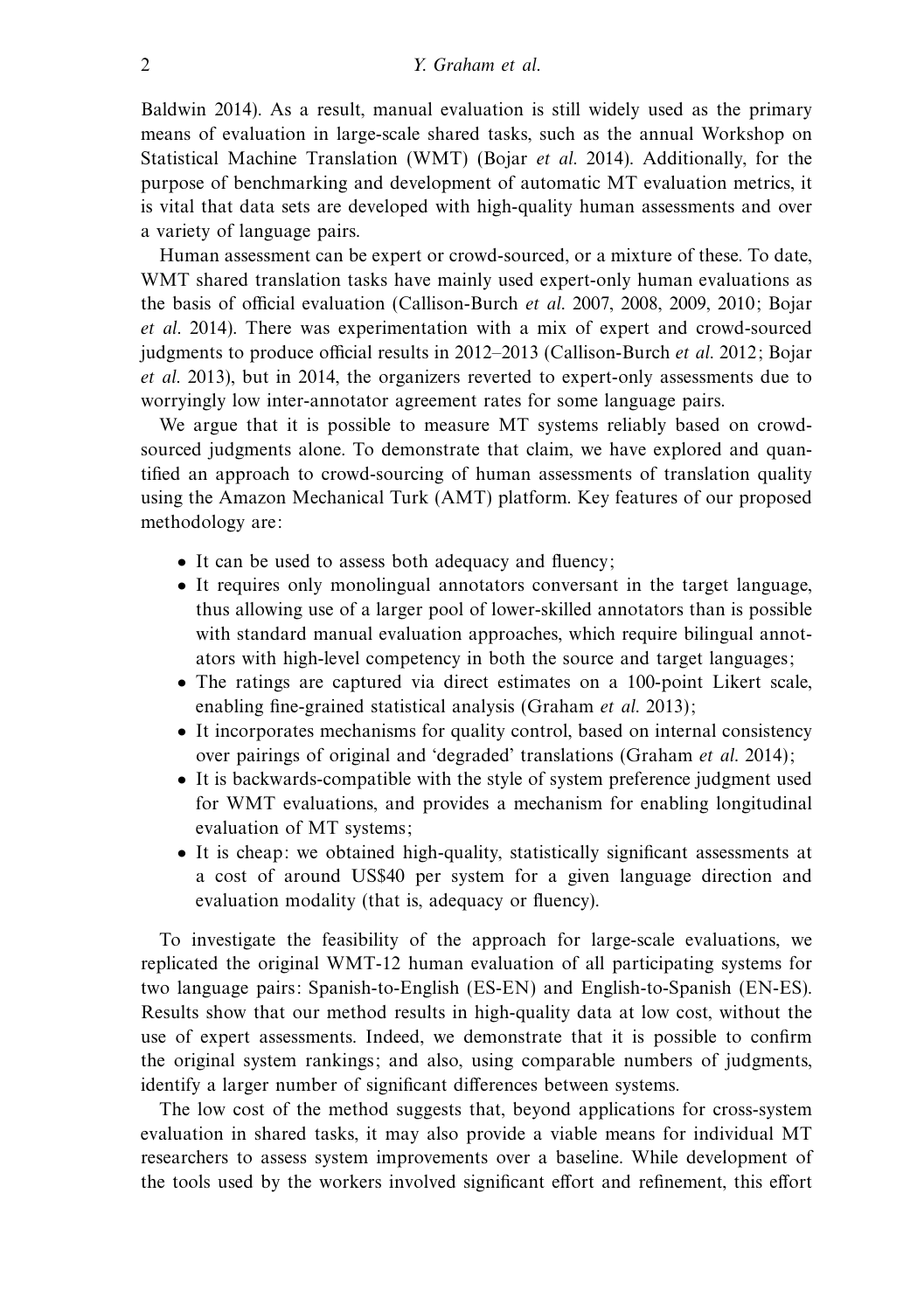need not be repeated, as we make these tools available.<sup>1</sup> Overall, we show that carefully-gathered crowd-sourced assessments lead to more sensitive measurements than do assessments from other sources, suggesting that our methods should be used widely for the measurement of MT systems.

#### **2 Background**

#### *2.1 Automatic measurement of MT systems*

The development of effective mechanisms for evaluation of MT system output has long been a research objective within MT, with several of the recommendations of the early ALPAC Report (Pierce et al. 1966), for example, relating to evaluation:

- 1. Practical methods for evaluation of translations; . . .
- 3. Evaluation of quality and cost of various sources of translations;

In practical terms, improvements are often established through the use of an automatic metric that computes a similarity score between the candidate translation and one or more human-generated reference translations. However, it is well known that automatic metrics are not necessarily a good substitute for human assessments of translation quality, and must be used with caution (Turian, Shen and Melamed 2003; Callison-Burch, Osborne and Koehn 2006; Koehn and Monz 2006; Lopez 2008). Particular issues include:

- there are generally many different ways of translating the same source input, and therefore comparison with a reference translation risks artificially upscoring translations that happen to be more reference-like compared to equally-valid translations that make different lexical or structural choices; and
- automatic metrics are generally based on lexical similarity and fail to capture meaning, either in terms of fundamental semantic infelicity (for example, the lack of a negation marker or core argument) or underlying semantic similarity but lexical divergence with a reference translation (Koehn and Monz 2006; Lo et al. 2013).

One way of reducing bias in evaluation towards the particular decisions made in a reference translation is to source multiple reference translations and calculate an aggregated score across them (Culy and Riehemann 2003; Madnani et al. 2008). Even here, however, automatic evaluation metrics tend to focus too much on local similarity with translations, and ignore the global fidelity and coherence of the translation (Lo et al. 2013); this introduces a bias when comparing systems that are based on differing principles. Other approaches, such as HyTER (Dreyer and Marcu 2012), aim to encode all possible correct translations in a compact reference translation network, and match the output of an MT system against this using string edit distance. Such approaches are hampered by a lack of automation in crafting the reference translations, and currently require up to two hours per sentence.

<sup>&</sup>lt;sup>1</sup> See https://github.com/ygraham/crowd-alone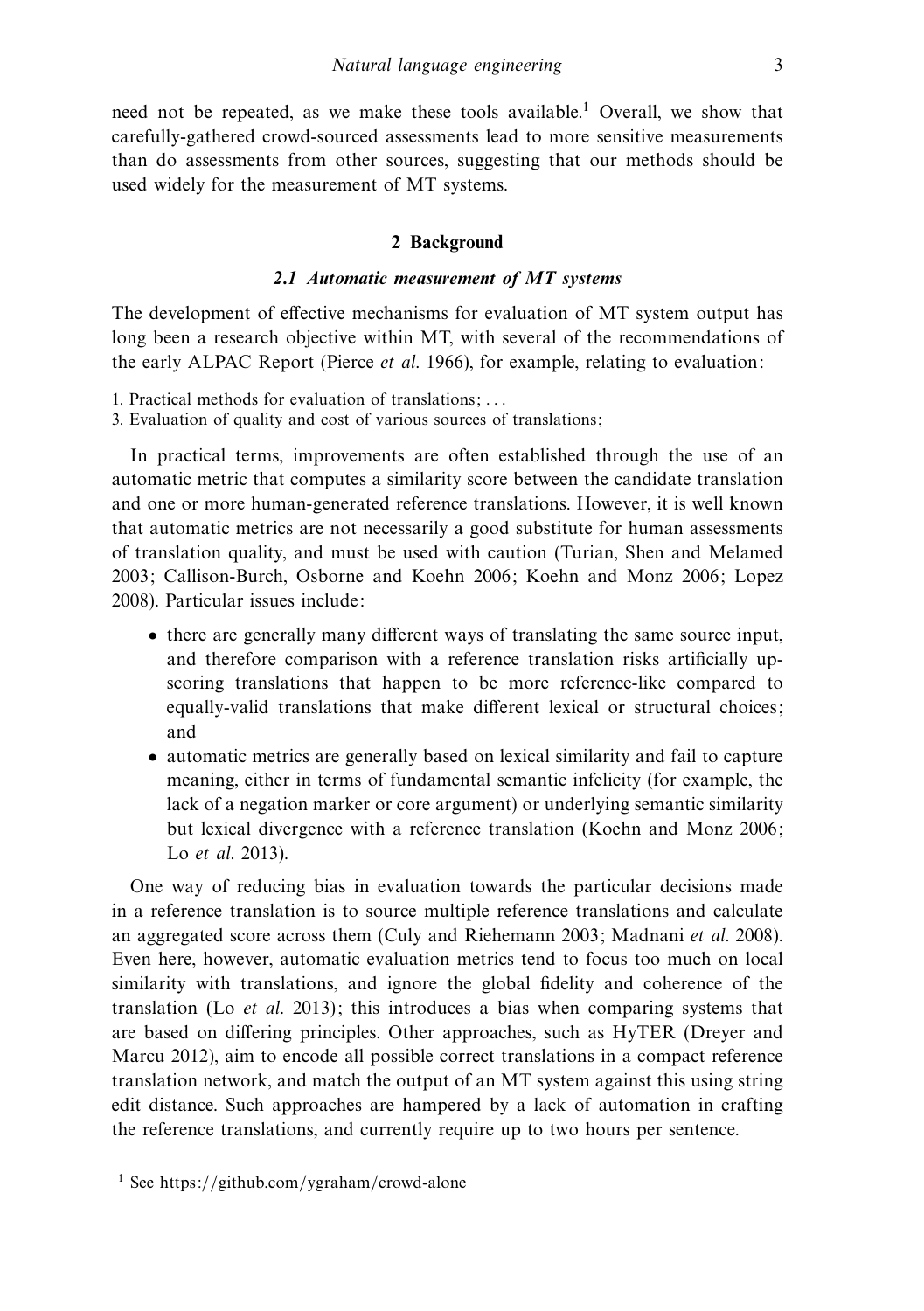To alleviate these concerns, direct human assessments of translation quality are also collected when possible. During the evaluation of MT shared tasks, for example, human assessments of MT outputs have been used to determine the ranking of participating systems. The same human assessments can also be used in the evaluation of automatic metrics, by comparing the degree to which automatic scores (or ranks) of translations correlate with them. This aspect of MT measurement is discussed in the following section.

#### *2.2 Validation of automatic metrics*

In order to validate the effectiveness of an automatic MT evaluation metric, a common approach is to measure correlation with human assessments of MT quality. A corpus of test sentences is selected, and a set of MT systems is used to translate each sentence (often, the pool of systems participating in a shared task). Human assessors are then asked to assess the quality of the translations, or a randomly selected subset of them if experimental cost is a limiting constraint. In addition, some translation assessments are repeated, to facilitate later measurement of assessment consistency levels.

Once sufficiently many sentence-level human assessments have been collected, they are used to decide a best-to-worst ranking of the participating MT systems. A range of methods for going from sentence-level human assessments to a totallyordered system ranking have been proposed (Bojar, Ercegovcevic and Popel 2011; Callison-Burch et al. 2012; Lopez 2012; Hopkins and May 2013), with no consensus on the best aggregation method. An automatic MT evaluation metric can be used to mechanically rank the same set of systems, perhaps based on document-level scoring. The system ranking generated based on the human assessments and the automatic metric can then be compared based on correlation, using, for example, Spearman's *ρ* or Pearson's *r*, with a high correlation interpreted as evidence that the metric is sound. The robustness of this use of Spearman correlation has been questioned, as it cannot discriminate between errors with respect to varying magnitude in system scores (Graham and Baldwin 2014; Machacek and Bojar 2014).

Since the validity of an automatic MT evaluation measure is assessed relative to human assessments, it is vital that the human assessments are reliable. In practice, measurement of evaluation reliability is based on evaluation of intra- and interannotator agreement. There is a worrying trend of low agreement levels for MT shared tasks, however. For example, Cohen's *κ* coefficient (Cohen 1960), is commonly used to quantify inter-annotator agreement levels and incorporates the likelihood of agreement occurring by chance, with a coefficient ranging between 0, signifying agreement at chance levels, to 1 for complete agreement. In recent WMT shared tasks, *κ* coefficients as low as  $\kappa = 0.40$  (2011),  $\kappa = 0.33$  (2012),  $\kappa = 0.26$  (2013), and  $\kappa = 0.37$  (2014) have been reported. Intra-annotator agreement levels have not been much better:  $\kappa = 0.58$  (2011),  $\kappa = 0.41$  (2012),  $\kappa = 0.48$  (2013), and  $\kappa = 0.52$  (2014) (Callison-Burch *et al.* 2011, 2012; Bojar *et al.* 2013, 2014). It is possible that alternative measures that capture different types of disagreement, such as Krippendorff's *α*, are more appropriate for the task, given that it involves multiple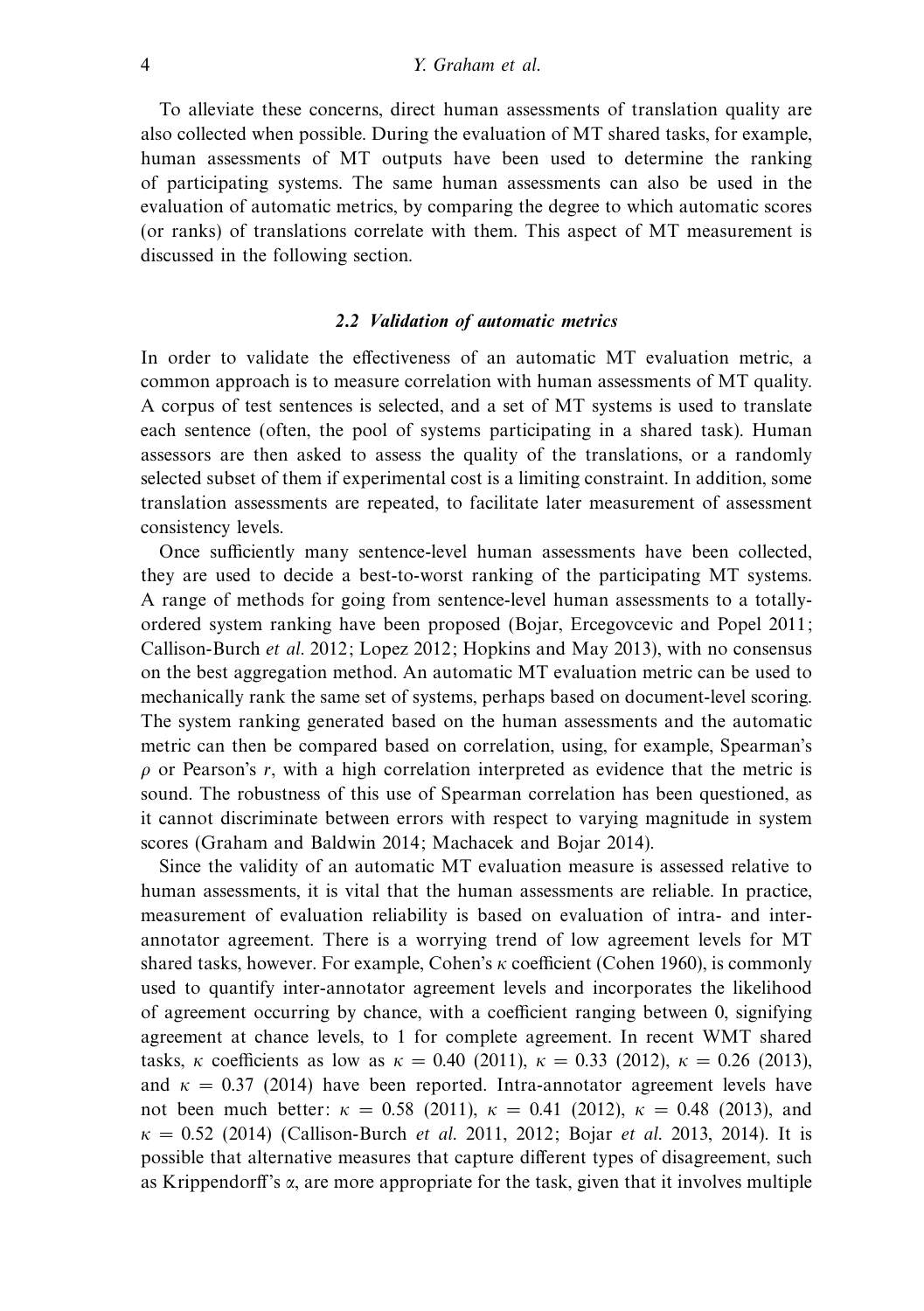coders (Poesio and Artstein 2005; Mathet et al. 2012). However, such low levels of agreement are unlikely to be wholly attributable to a deficiency in the  $\kappa$  coefficient as a measure of agreement, as individual annotators only weakly agree with themselves, let alone other annotators.

The lack of coherence amongst human assessments raises a critical question: are assessments of  $MT$  evaluation metrics robust, if they are validated via low-quality human assessments of translation quality? One possible reaction to this question is that the automatic evaluation measures are no worse than human assessment. A more robust response is to find ways of increasing the reliability of the human assessments used as the yardstick for automatic metrics, by identifying better ways of collecting and assessing translation quality. It may be, for example, that we are not asking assessors 'is this a good translation' in a form that leads to a consistent interpretation.

There has been significant effort invested in developing metrics that correlate with human assessments of translation quality. However, given the extent to which accurate human assessment of translation quality is fundamental to empirical MT, the underlying topic of finding ways of increasing the reliability of those assessments to date has received surprisingly little attention (Callison-Burch et al. 2007, 2008, 2009; Przybocki et al. 2009; Callison-Burch et al. 2010; Denkowski and Lavie 2010).

#### *2.3 Past and current methodologies*

The ALPAC Report (Pierce *et al.* 1966) was one of the earliest published attempts to perform cross-system MT evaluation, in determining whether progress had been made over the preceding decade. The (somewhat anecdotal) conclusion was that:

The reader will find it instructive to compare the samples above with the results obtained on simple, selected, text 10 years earlier ... in that the earlier samples are more readable than the later ones.

The DARPA MT initiative of the 1990s incorporated MT evaluation as a central tenet, and periodically evaluated the three MT systems funded by the program (CANDIDE (Berger et al. 1994), PANGLOSS (Frederking et al. 1994), and LINGSTAT (Yamron et al. 1994)). As part of this, it examined whether postediting of MT system output was faster than simply translating the original from scratch (White, O'Connell and O'Mara 1994). One of the major outcomes of the project was the proposal that adequacy and fluency be used as the primary means of human MT evaluation, supplemented by other human-assisted measurements. Adequacy is the degree to which the information in the source language string is preserved in the translation,<sup>2</sup> while fluency is the determination of whether the translation is a well-formed natural utterance in the target language.

<sup>2</sup> Or, in the case of White, O'Connell and O'Mara (1994), the degree to which the information in a professional translation can be found in the machine translation, as judged by monolingual speakers of the target language.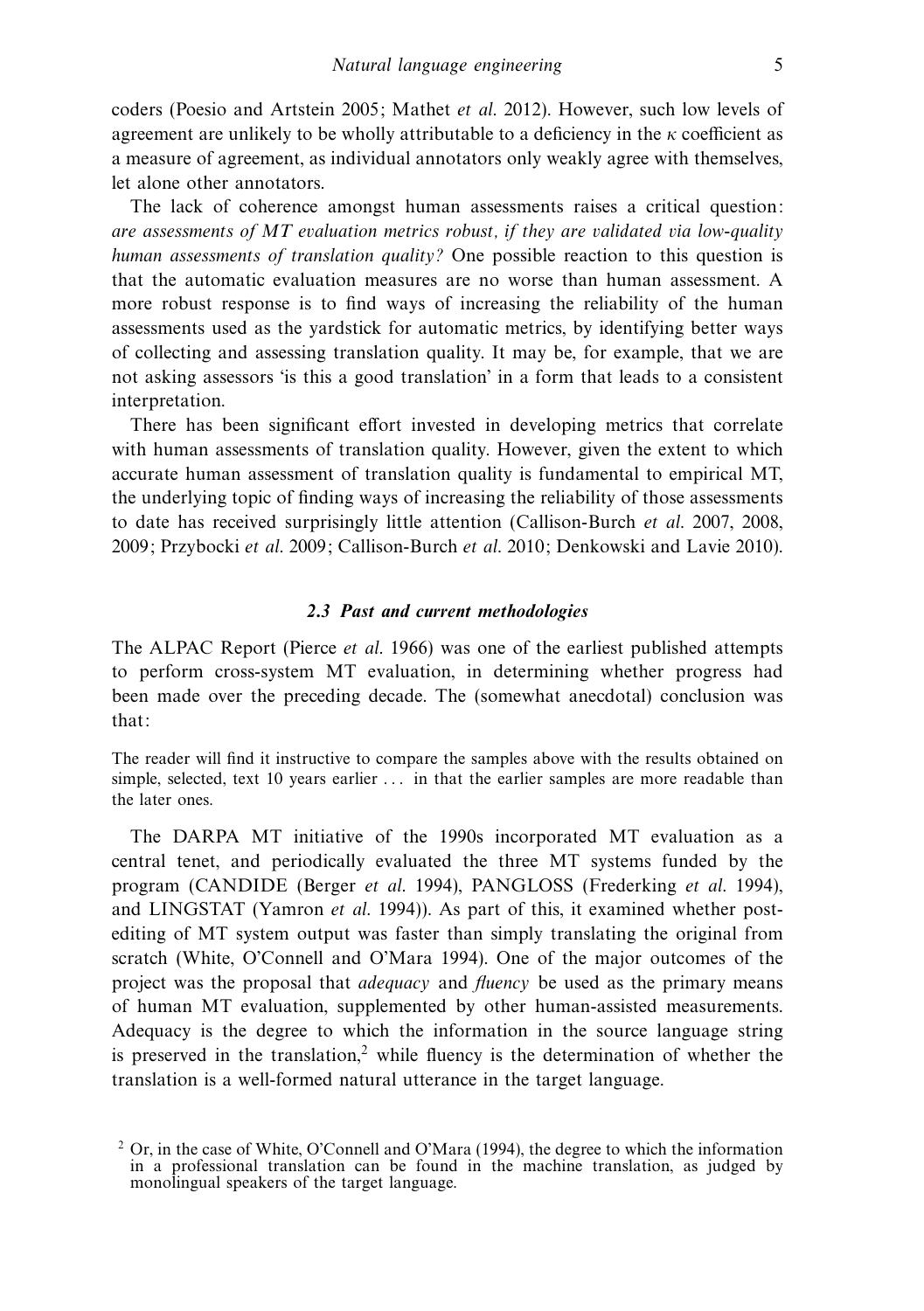Many of the large corporate MT systems use regression testing to establish whether new methods have a positive impact on MT quality. Annotators are asked to select which of two randomly-ordered translations they prefer, one from each system (Bond, Ogura and Ikehara 1995; Schwartz, Aikawa and Quirk 2003), often over a reference set of translation pairs (Ikehara, Shirai and Ogura 1994).

Approaches trialed for human judgments of translation quality include all of:

- ordinal level scales (ranking a number of translations from best-to-worst) or direct estimates (interval-level scales) of fluency or adequacy judgments;
- different lexical units (for example, sub-sentential constituents rather than whole sentences);
- differing numbers of points on an interval-level scale (for example, having 4, 5, or 7 points);
- displaying or not displaying interval-level scale numbering to annotators;
- simultaneously assessing fluency and adequacy items, or separating the assessment of fluency and adequacy;
- changing the wording of the question used to elicit judgments (for example, asking which translation is better, or asking which is more adequate);
- including or not including the reference translation among the set being judged;
- displaying the translation of the sentences either side of the target sentence, or not displaying any surrounding context;
- displaying or not displaying session or overall participation meta-information to the assessor (for example, the number of translations assessed so far, the time taken so far, or the number of translations left to be assessed);
- employing or not employing crowd-sourced judgments.

In recent years, the annual WMT event has become the main forum for collection of human assessments of translation quality, despite the primary focus of the workshop being to provide a regular cross-system comparison over standardized data sets for a variety of language pairs by means of a shared translation task (Koehn and Monz 2006; Callison-Burch et al. 2007, 2008, 2009, 2010, 2011, 2012; Bojar et al. 2013, 2014). When WMT began in 2006, fluency and adequacy were adopted, and were also used in the LDC report (LDC 2005) to assess participating systems in the form of direct estimates on a five-point interval-level scale. Too few human assessments were recorded in the first year to be able to estimate the reliability of human judgments (Koehn and Monz 2006). In 2007, the workshop measured the consistency of the human judgments, to boost the robustness of evaluation; to achieve this goal, human assessments of translations were provided by participants in the shared task.

The reliability of human judgments was then estimated by measuring levels of agreement. In addition, two new further methods of human assessment were added: (1) generate a partial ranking of translations of full sentences from best to worst (or relative preference judgments); and (2) generate a partial ranking of translations of sub-sentential source syntactic constituents from best to worst. The first of these methods has continued in recent WMT evaluations; in both cases, ties are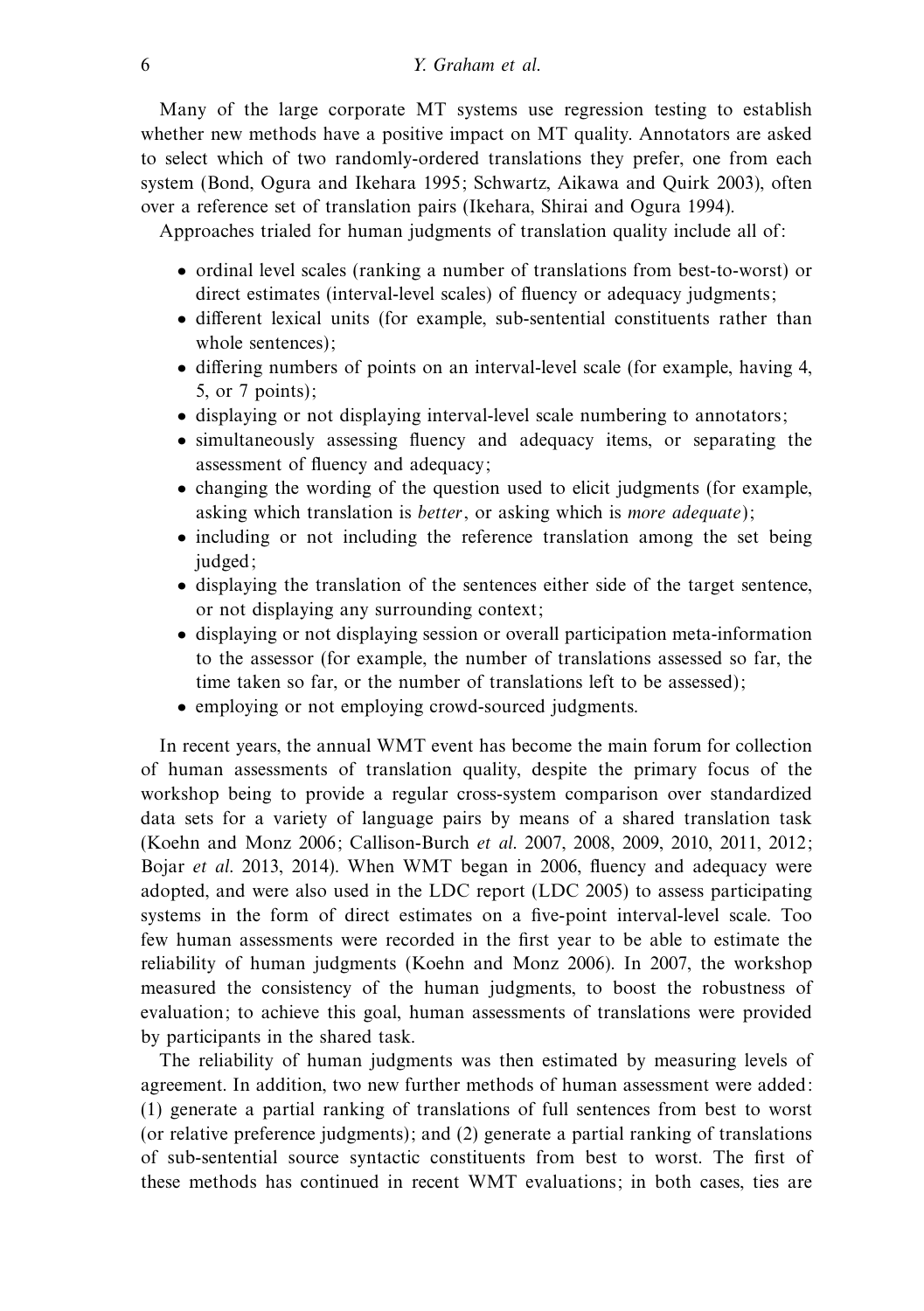allowed. The highest levels of agreement were reported for the sub-sentential source syntactic constituent ranking method ( $\kappa_{\text{inter}} = 0.54$ ,  $\kappa_{\text{intra}} = 0.74$ ), followed by the full sentence ranking method ( $\kappa_{\text{inter}} = 0.37$ ,  $\kappa_{\text{intra}} = 0.62$ ). The lowest agreement levels occurred for adequacy ( $\kappa_{\text{inter}} = 0.31$ ,  $\kappa_{\text{intra}} = 0.54$ ). Additional methods of human assessment have also been trialed, but the only method still currently used is the best-to-worst partial ranking of translations, known as 'relative preference judgments'.

Another finding from WMT 2007 with widespread consequences was high correlation between fluency and adequacy, which was taken as evidence for redundancy in separately assessing the two, and led to the conflation of translation quality into a single scale (Przybocki et al. 2009; Denkowski and Lavie 2010). For example, Przybocki *et al.* (2009) use, as part of their larger human evaluation, a single (sevenpoint) scale (labeled 'adequacy') to assess the quality of translations. Inter-annotator agreement for this method was  $\kappa = 0.25$ , even lower than the results for adequacy and fluency reported in WMT 2007 (noting that caution is required when directly comparing agreement measurements, especially over scales of varying granularity, such as five- versus seven-point assessments).

Three recent WMT shared tasks (2011, 2012, and 2013) have limited their human assessment to partially ranking translations from best-to-worst. Even with this simpler conceptualization of the annotation task, consistency levels are still low. Agreement levels reported in, for example, WMT-12 using translation ranking were lower than those reported in 2007 with fluency and adequacy assessments.

As an additional confound, in the absence of a better alternative, WMT human evaluations are typically carried out by MT researchers participating in the shared task, rather than by independent volunteers, or by expert translators. Although the assessments of translations are blind, and the system that produced any particular translation is hidden from the judges, researchers have been shown to slightly favor translations produced by their own system (Bojar et al. 2011), highlighting the need for other methods of incorporating human evaluation into MT evaluation. Crowdsourced human judgments eliminate that particular confound, but bring a different risk – vastly different skill and/or levels of care. Hence, until now, participating researchers have been preferred as judges to crowd-sourced assessors.

Turning to the question of what number of judgments is needed to produce statistically significant rankings, simulation experiments suggest that when assessment is in the form of relative preference judgments, this number is likely to grow quadratically in the number of participating systems (Koehn 2012; Bojar et al. 2014). For example, up to triple, the number of judgments collected in WMT-12 may have been required to identify sufficient proportions of significant differences between systems (Koehn 2012). Although a range of models have been proposed that aim to leverage the shortcomings of relative preference judgments to identify significant differences between systems, such as Hopkins and May (2013) and Sakaguchi, Post and Durme (2014), our work instead focuses on attending to the root cause of what we believe to be the problem: the information-loss that takes place when there is no attempt to capture the degree to which one translation is better than another.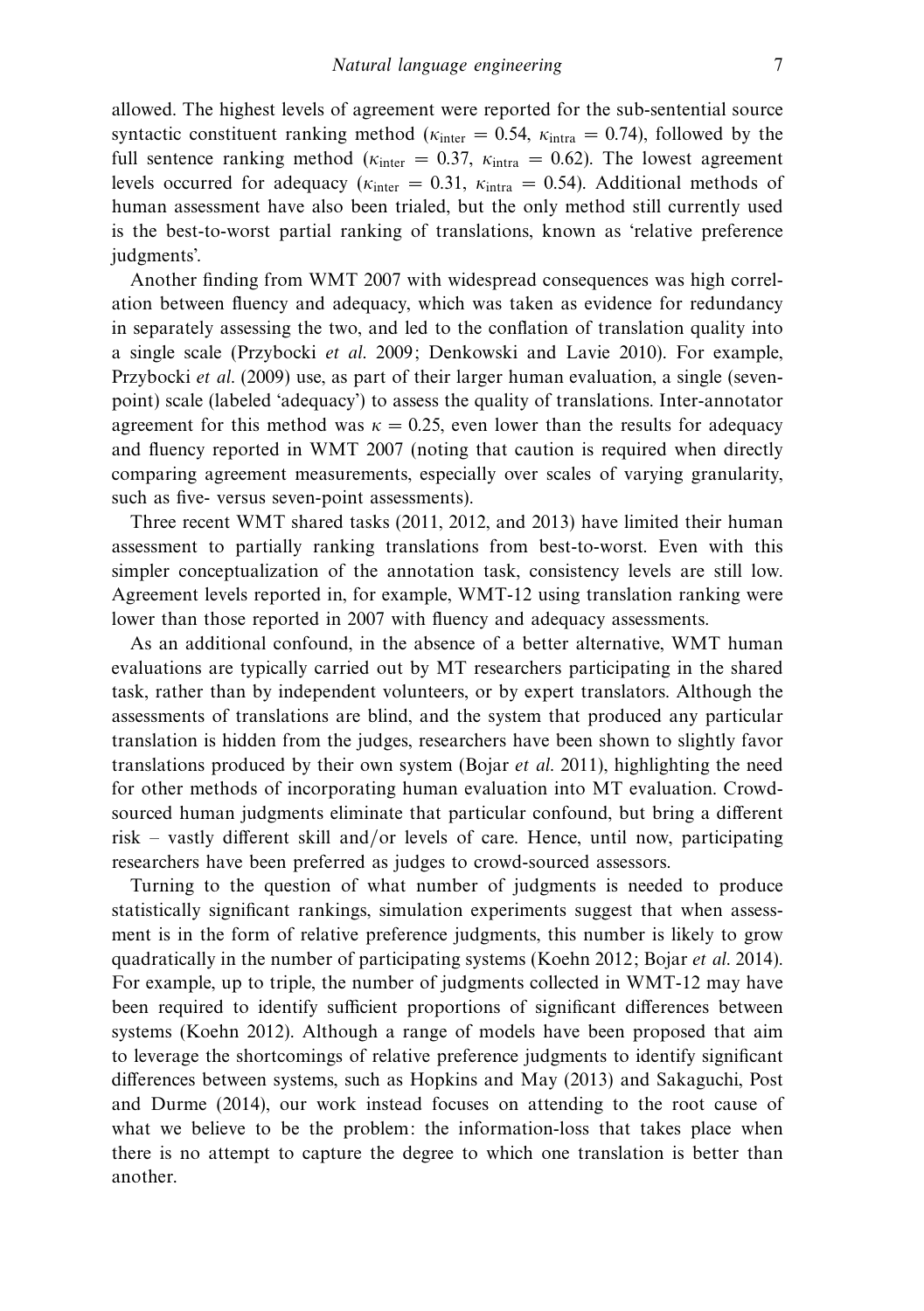#### **3 Simplified monolingual assessment**

Direct (or absolute) estimates of translation quality facilitate more powerful statistical analyses of systems than do partial ordinal rankings via relative preference judgments, which, for example, cannot be readily combined into mean and median scores. Being able to combine individual direct estimate scores into a mean or median score simplifies the decision as to how an overall ranking should be concluded; moreover, the law of large numbers suggests that as increasing numbers of individual scores are collected for each system, the mean score will increasingly approach the true score. By simply increasing the number of assessments (given access to suitably skilled assessors), accuracy is improved.

#### *3.1 Capturing direct estimate assessments*

To address those concerns, we propose that assessments be based on direct estimates of quality using a continuous rating scale. We further suggest that it is undesirable to assess several translations at a time, as even when performing direct estimation, there is the potential for ratings of different translations to influence each other. For example, if a translation happens to appear in the same displayed set as a high quality translation, it is likely that its score will be pushed down (Bojar et al. 2011). To minimize this kind of bias, we present a single translation per screen to human assessors, and require that each translation be considered in isolation. Assessors can only proceed to the next translation once they have committed their score for the current one, with no facility to revisit or revise earlier decisions. A third component of our proposal is to revert to the use of two-dimensional fluency and adequacy assessments, in part because doing so allows the assessments to be presented in the form of focused questions that are more likely to elicit consistent responses. In addition, by making the fluency component independent, part of the overall evaluation becomes completely reference-free, and hence not subject to possible comparison bias. We use the same continuous scale for both fluency and adequacy.

For technical reasons, the continuous rating scale is presented as a hundredpoint slider, with the assessor selecting a rating by moving the slider with their mouse. Strictly speaking, it is thus not continuous; but the actual rating obtained is interpreted as a real-valued number, and the proposed methodology could trivially be applied to a finer-grained scale (for example, when higher-resolution screens become commonplace). Numbering is intentionally avoided, but the slider is marked at the mid and quarterly points for rough calibration purposes. We make every effort to make the assessment task compatible with crowd-sourcing, including couching both the fluency and adequacy questions as monolingual (target language) tasks, to maximize the pool of potential assessors. We intentionally obscure the fact that the text is the product of MT, to eliminate that knowledge as a potential source of bias.

The sections that follow describe the assessment procedure for fluency and adequacy in detail below, and the processes employed for score standardization and filtering out poor-quality assessors. The platform we use to collect the assessments is AMT ( see https://www.mturk.com), in which jobs are presented to 'workers' in the form of human intelligence tasks (abbreviated as 'HITs'), each corresponding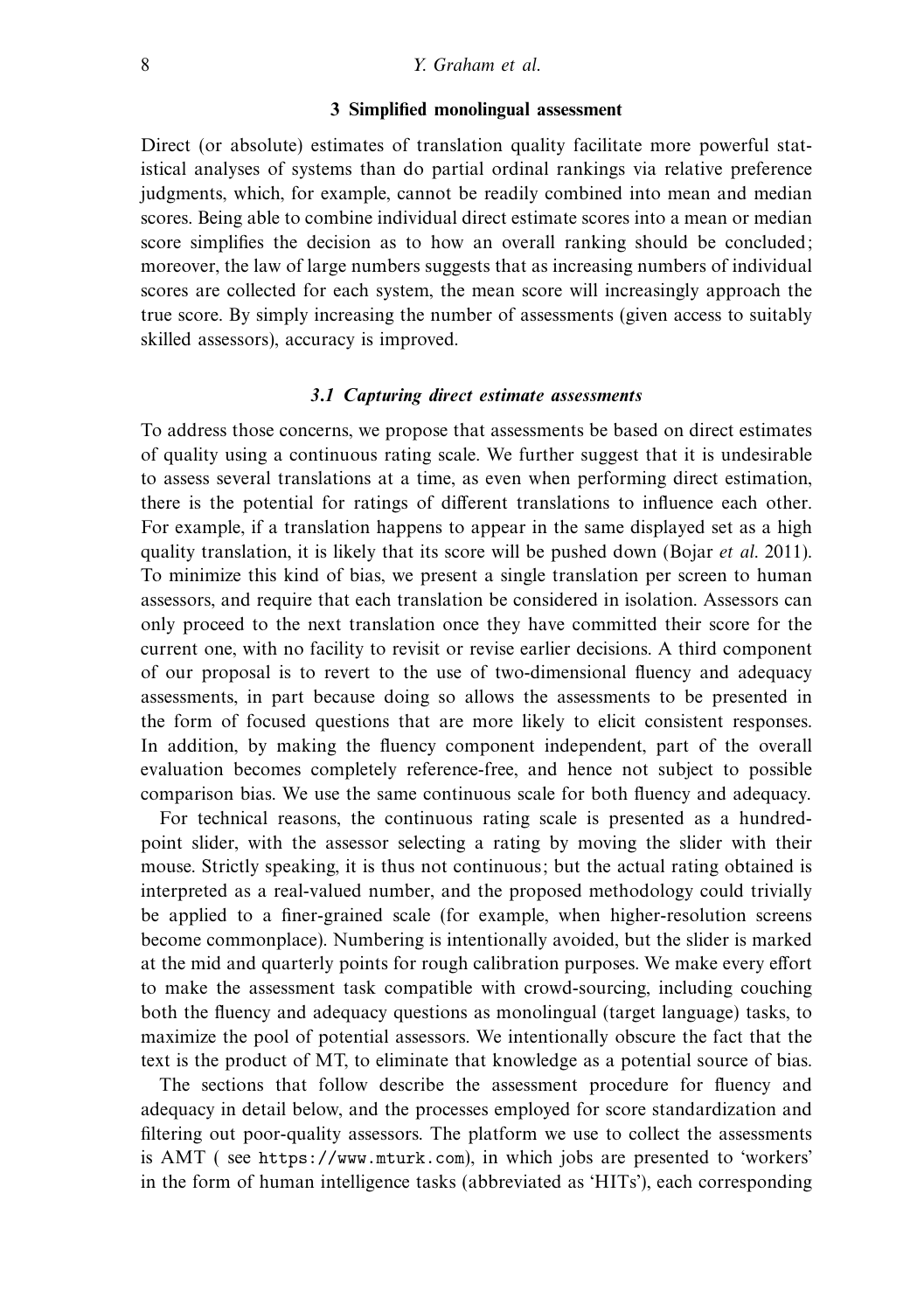to a single unit that a worker accepts through the AMT interface. Each HIT is made up of either all adequacy or all fluency assessment tasks, and each task is presented on a separate screen, with no facility for workers to return to revise earlier assessments. In all cases, the translated text is presented to the worker as a bit-mapped image, in order to deter robotic workers who could, for example, screen-scrape the translated text and use some automatic method to calculate their assessment. Although the assessments in this work were collected specifically with AMT, other crowd-sourcing services could also be used or set-up for this purpose. Therefore, although precise replication of the experimental results presented in this work may rely on the existence and continuity of the AMT service, more importantly the approach itself does not.

#### *3.2 Adequacy: measuring equivalence of meaning*

The first dimension of the evaluation is assessment of adequacy. Adequacy is assessed as a monolingual task, with a single translation presented per screen. The reference translation is provided in gray font at the top of the screen, with the system translation displayed below it in black. Assessors are asked to state the degree to which they agree that: The black text adequately expresses the meaning of the gray text.

The task is thus restructured into a less cognitively-taxing monolingual similarityof-meaning task, under the fundamental assumption that the reference translation accurately captures the meaning of the source sentence. Once that presumption is made, it is clear that the source is not actually required for evaluation. An obvious benefit of this change is that the task now requires only monolingual speakers, without any knowledge of translation or MT. Figure 1 is a screenshot of a single adequacy assessment as posted on AMT.

Reference translations used for the purpose of adequacy assessments are those included as standard in MT test sets, and this avoids the need to, for example, attempt to generate reference translations through expert translators or crowd-sourcing. If reference translations were to be crowd-sourced, care would of course need to be taken to ensure effective quality control of this process to avoid introduction of noise into adequacy evaluations.

#### *3.3 Reference-free evaluation of fluency*

The second dimension of the evaluation is assessment of fluency. Fluency assessments are presented using the translated text only, with neither the source language input text shown, nor any reference translation(s). This removes any bias towards systems that happen to produce reference-like translations, a common criticism of automatic metrics such as Bleu. It also forces our assessors to make an independent fluency judgment on the translation, with the intention of minimizing biasing from other assessments.

Figure 2 shows a screenshot of a fluency assessment, as one task within an AMT HIT of similar assessments. As with the adequacy assessments, a single translation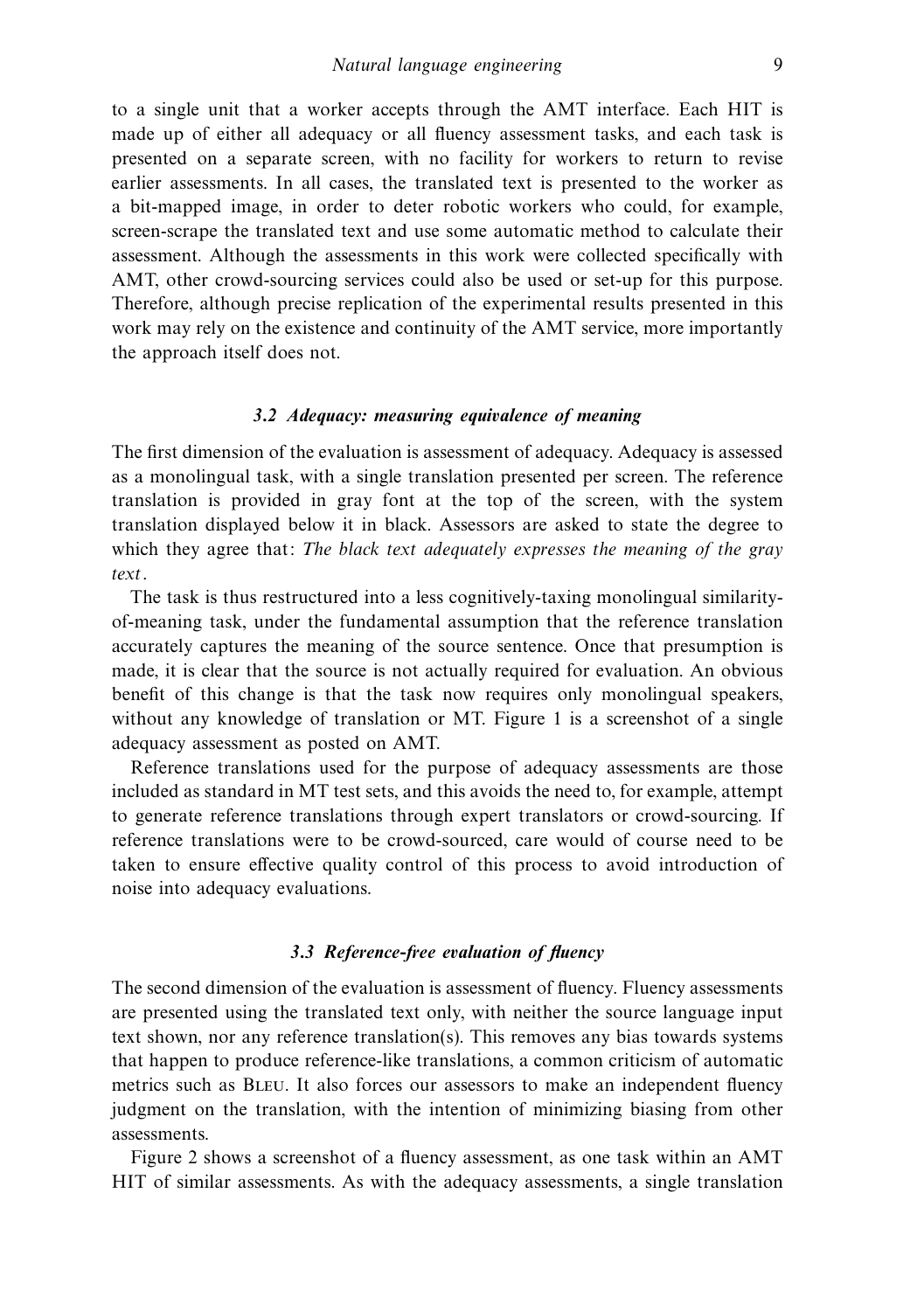Read the text below and rate it by how much you agree that:



Fig. 1. (Colour online) Screenshot of the adequacy assessment interface, as presented to an AMT worker. All of the text is presented as an image. The slider is initially centered; workers move it to the left or right in reaction to the question. No scores or numeric information are available to the assessor.

Read the text below and rate it by how much you agree that:

The text is fluent English.



Fig. 2. (Colour online) Screenshot of the fluency assessment interface, as presented to an AMT worker. Many of the details are the same as for the adequacy assessment shown in Figure 1.

is displayed to the human assessor at a time, which they are then asked to rate for fluency. The assessment is carried out based on the strength of agreement with the Likert-type statement: The text is fluent English.

With source and reference sentences not shown, fluency assessments alone cannot be used to determine if one system is better than another. This is because it is possible for a system to produce highly-fluent text with complete disregard for the actual content of the source input. In our evaluation, fluency assessments are used as a means of breaking ties between systems that are measured to have equal adequacy, as well as a diagnostic tool that is unbiased in favor of systems that produce reference-like translations.

#### *3.4 HIT structure and score standardization*

Since fluency and adequacy assessments are carried out separately, we set these assessments up as separate HITs. Both kinds of HIT contain hundred translation assessments each, one per screen. The worker is thus required to iterate through translations, rating them one at a time. Within each HIT genuine system output translations may be paired with a repeat item, a corresponding reference translation, or a 'bad\_reference' translation (a degraded version of the same translation,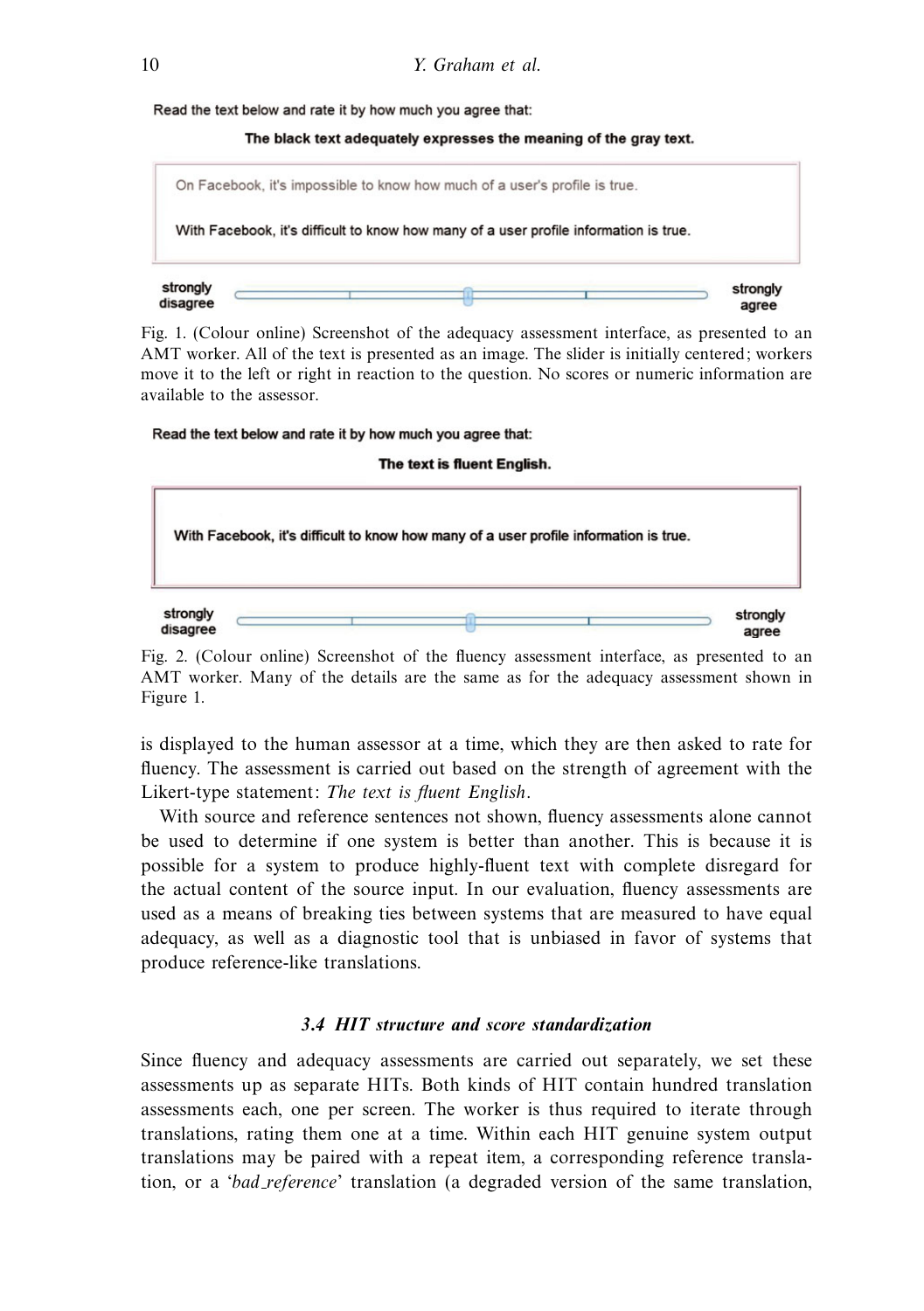explained in more detail below). The aim of this selective pairing is that post-HIT completion, regardless of the overall scoring strategy of individual workers, their internal consistency at scoring better or worse translations can be examined without comparison to someone else's scores. Structuring the HIT as hundred translations allows us to manipulate the task in such a way that we have a high level of control of same-judge repeat and quality-control items, as follows.

Within a hundred-translation HIT, we include: (a) ten reference translations and ten MT system outputs for the same source language strings as the reference translations (making a total of twenty translations); (b) ten MT system outputs, along with a mechanically-degraded 'bad reference' version of each (making a total of another twenty translations; see below for details of the degradation process); and (c) another fifty MT system outputs, out of which we select ten and repeat them verbatim (making a total of sixty translations). That is, each hundred-translation HIT consists of:

- seventy MT system outputs,
- ten reference translations, corresponding to ten of the seventy system outputs,
- ten bad reference translations, corresponding to a different ten of the seventy system outputs,
- ten repeat MT system outputs, drawn from the remaining fifty of the original seventy system outputs.

The role of the reference, *bad\_reference*, and repeat translations is explained in the next section.

The order in which translations are assessed by a worker is controlled so that a minimum of forty assessments intervene between each member of a pair of qualitycontrol items (bad\_reference versus MT system, or MT system versus MT system repeat, or reference translation versus MT system). The selection is further controlled so that each hundred-translation HIT contains approximately equal numbers of randomly-selected translations from each contributing MT system, so as to provide overall balance in the number of translations that are judged for each system. That is, no matter how many HITs each worker completes, they will return roughly the same number of assessments for each of the contributing systems. This helps avoid any potential skewing of results arising from particularly harsh or lenient assessors.

To further homogenize the outputs of the different workers, the set of scores generated by each person is standardized. This is done in the usual way, by computing the mean and standard deviation of the scores returned by that particular assessor, and then translating each of their raw scores into a *z* score. The result is a set of scores that, for each assessor, has a mean of 0.0 and a standard deviation of 1.0; it is those values that are then averaged across systems to get system scores. Standardizing the scores removes any individual biases for particular sub-regions of the scale (for example, workers who tend to rate everything low or high), and also for the relative spread of scores used by a given worker (for example, workers who use the full scale versus those who use only the central region). In the results tables below, we report system averages of both the raw worker responses and of the standardized values.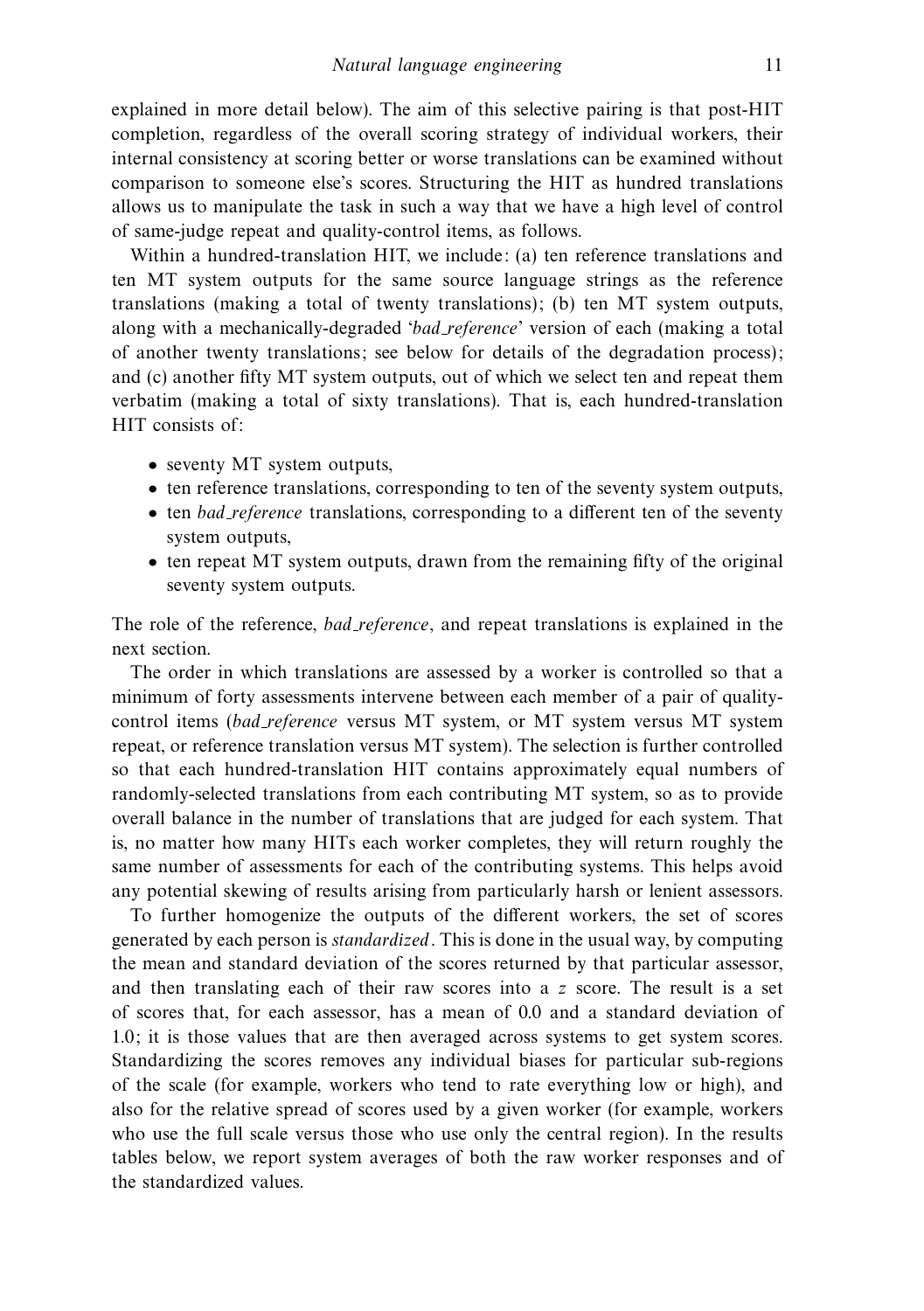#### **4 Quality control and assessor consistency**

The quality of a human evaluation regime can be estimated from its *consistency*: whether the same outcome is achieved if the same question is asked a second time. Two different measurements can be made: whether a judge is consistent with other assessments performed by themselves (intra-annotator agreement), and whether a judge is consistent with other judges (inter-annotator agreement).

In MT, annotator consistency is commonly measured using Cohen's *κ* coefficient, or some variant thereof (Artstein and Poesio 2008). Cohen's *κ* is intended for use with categorical assessments, but is also commonly used with five-point adjectivalscale assessments, where the set of categories has an explicit ordering. A particular issue with five-point assessments is that there is no notion of 'nearness' – a judge who assigns two neighboring intervals is awarded the same 'penalty' for being different as a judge who selects two extreme values.

The  $\kappa$  coefficient cannot be applied to continuous data; and nor can any judge, when given the same translation to evaluate twice on a continuous rating scale, be expected to give the same score for each assessment. A more flexible tool is thus required. Our approach to measuring assessor consistency is based on two core assumptions:

- (A) When a consistent judge is presented with a set of assessments for translations from two systems, one of which is known to produce better translations than the other, the score sample of the better system will be significantly greater than that of the inferior system.
- (B) When a consistent judge is presented with a set of repeat assessments, the score sample across the initial presentations will not be significantly different from the score sample across the second presentations.

We evaluate Assumption A based on the set of *bad\_reference* translations and the corresponding set of MT system translations, and evaluate Assumption B based on the pairs of repeat judgments in each HIT. The idea behind *bad\_reference* translations is that if words are removed from a translation to shorten it, worse adequacy judgments can be expected; and if words in a translation are duplicated, fluency ratings should suffer. The null hypothesis to be tested for each AMT worker is that the score difference for repeat judgment pairs is not less than the score difference for *bad reference* pairs. To test statistical significance, we use the Wilcoxon rank sum test,<sup>3</sup> with lower  $p$  values indicating more reliable workers (that is, greater differentiation between repeat judgments and bad reference pairs). We use  $p < 0.05$  as a threshold of reliability, and discard all of the HITs contributed by workers who do not meet this threshold. Note that if HITs are rejected in this manner, the workers may still receive payment.

The *bad\_reference* translations that are inserted into each HIT are deliberately degraded relative to their matching system translations, on the assumption that

<sup>3</sup> See Graham et al. (2013) for a description of experiments using Welch's *t*-test, Cohen's *κ,* and the Mann-Whitney  $U$ -test.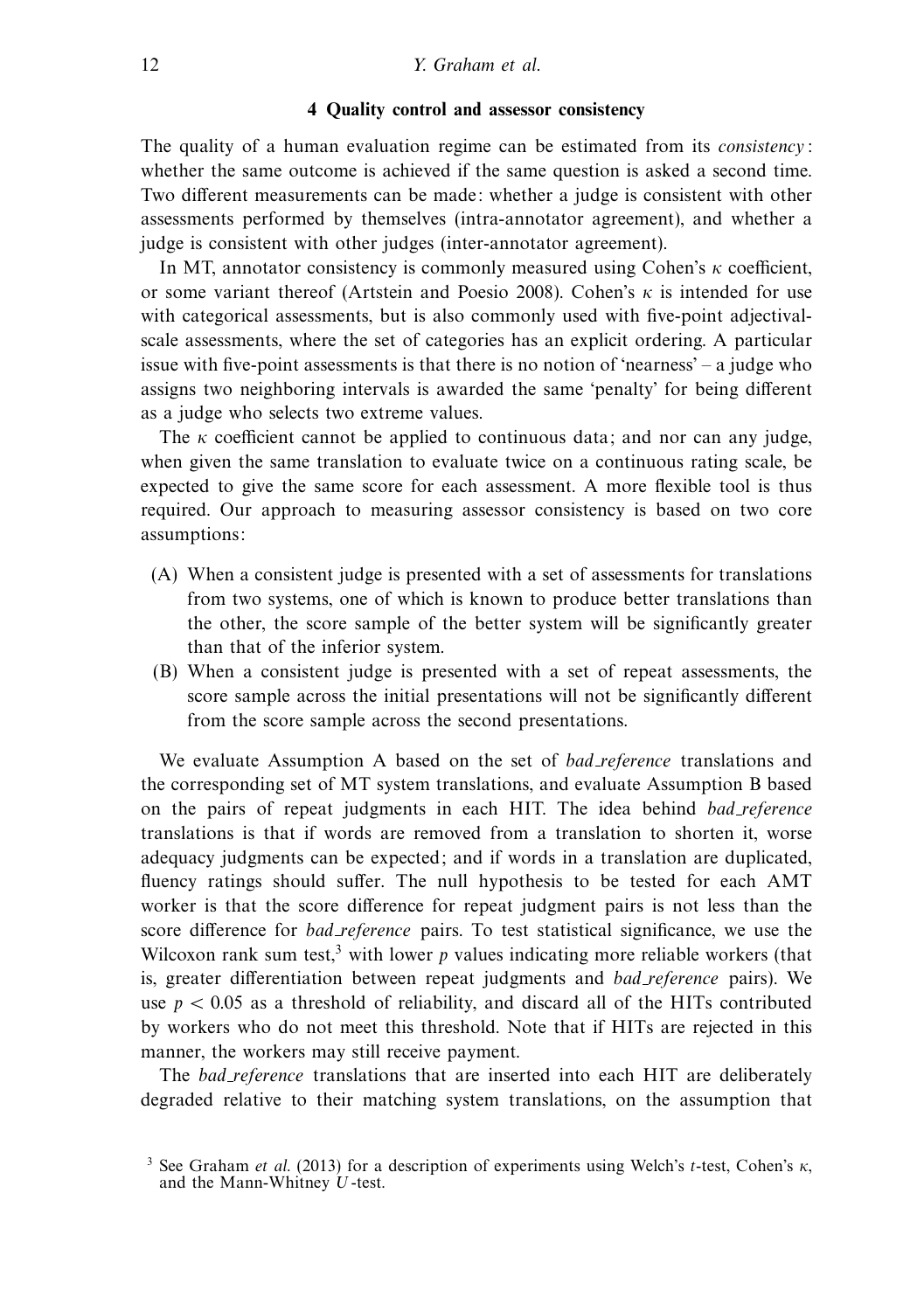a measurable drop in the assessor's rating should be observed. For the adequacy HITs, we degrade the translation by randomly deleting a short sub-string, emulating omission of a phrase. Initial experimentation showed that for this approach to be effective, we needed to delete words in rough proportion to the length of the original translation, as follows:

- for 2–3 word translations, remove one word;
- for 4–5 word translations, remove two words:
- for 6–8 word translations, remove three words:
- for 9–15 word translations, remove four words;
- for 16–20 word translations, remove five words;
- for translations of word length  $n > 20$ , remove  $\lfloor n/5 \rfloor$  words.

The *bad reference* translations for fluency HITs are created by randomly selecting two words in the translation and duplicating them elsewhere in the string, excepting adjacent to the original, string-initial, and string-final positions. Preliminary experiments indicated that it was not necessary to modify the length of the randomlyselected phrase according to the length of the overall translation. Duplicating a pair of words was always sufficient to obtain the desired effect.

Automatic introduction of errors to corpora have been used for other purposes besides quality control of crowd-sourced data. Pevzner and Hearst (2002) simulate errors for the purpose of analyzing evaluation metrics of thematic segmentation, while Mathet *et al.* (2012) use reference annotation shuffles according to different error paradigms to model the behavior of a range of agreement measures. Additionally, the automatic introduction of errors into corpora have been used to create training data for error detection applications (Izumi et al. 2003; Bigert 2004; Bigert et al.  $2005$ ; Sjöbergh and Knutsson  $2005$ ; Smith and Eisner  $2005a,b$ ; Brockett, Dolan and Gamon 2006; Foster 2007; Okanohara and Tsujii 2007; Wagner, Foster and van Genabith 2007; Lee and Seneff 2008; Foster and Andersen 2009; Wagner, Foster and van Genabith 2009; Dickinson 2010; Rozovskaya and Roth 2010; Yuan and Felice 2013).

#### *4.1 Crowd-sourcing specifics*

Mechanical Turk was used directly to post HITs to crowd-sourced workers, as opposed to any intermediary service, and fluency and adequacy HITs are collected in entirely separate sessions. Since our HIT structure is somewhat unconventional, with hundred translations per HIT, it was important that information about the quantity of work involved per HIT was communicated to workers prior to their acceptance of an HIT. An additional specification was that only native speakers of the target language complete HITs, and although we do not have any way of verifying that workers adhered to this request, it is important to communicate expected language fluency levels to workers. Payment was at the rate of US\$0.50 per hundred-translation fluency HIT, and increased to US\$0.90 per adequacy HIT – the difference because, in the latter case, HITs involved reading both a reference translation and the assessed translation. Workers were not required to complete a qualification test prior to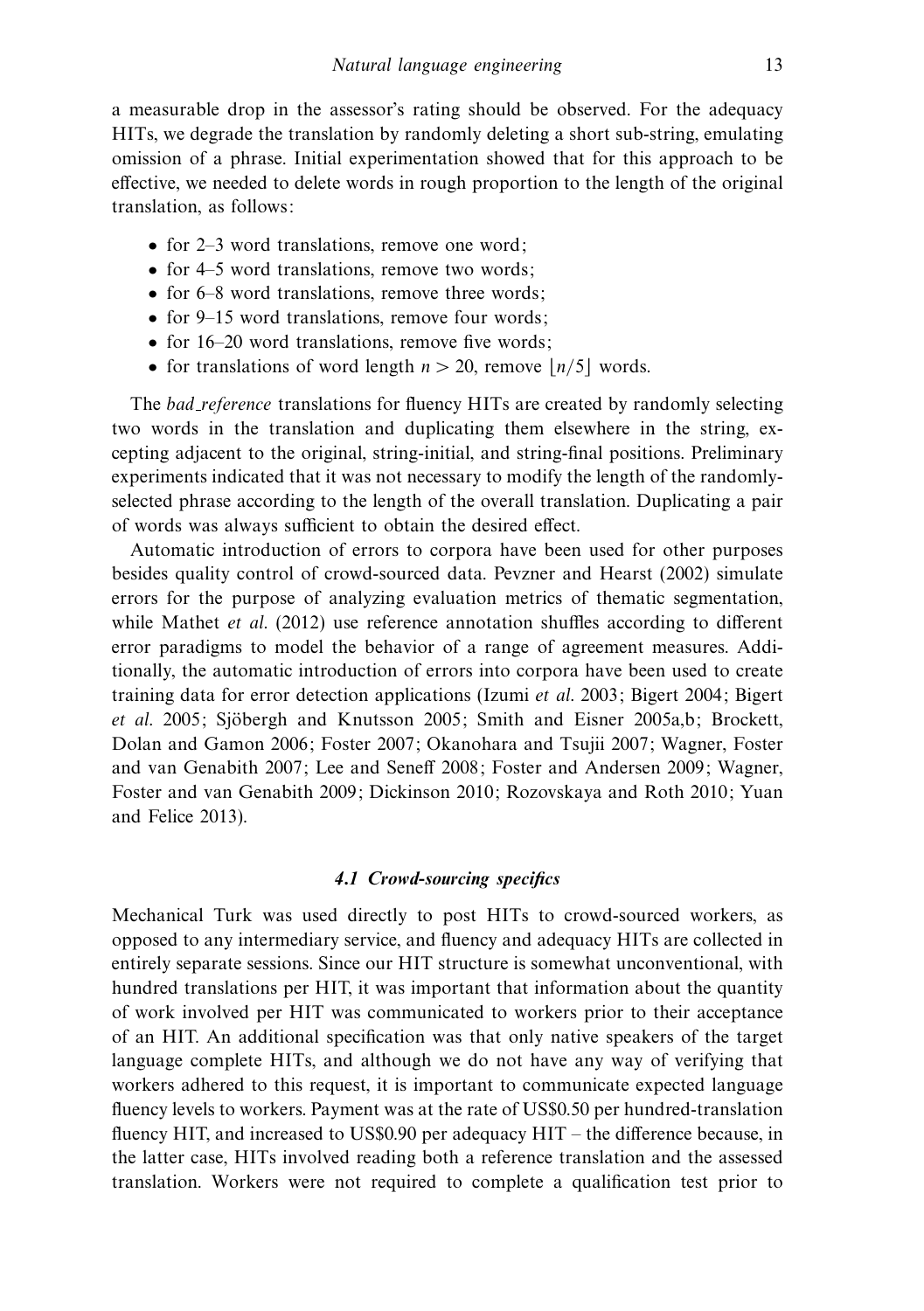carrying out HITs, as such qualification restrictions unfortunately do not ensure high quality work. Due to the anonymous nature of crowd-sourcing, it is of course entirely possible for workers lacking the necessary skills to employ someone else to complete his/her test. In addition, qualification tests do not provide any assurance that skilled workers do not carefully completing tests, and then aggressively optimize earnings at a later stage. In contrast, the quality control mechanism we employ does not rely on one-off tests but applies quality checks across all of the HITs provided by each worker.

Since the quality control mechanism we apply could in fact be too high a bar for some genuine workers to meet, we do not use or recommend its use as the sole basis for accepting or rejecting HITs. Indeed, some workers may simply lack the necessary literacy skills to accurately complete evaluations effectively. During collection of crowd-sourced assessments, we therefore only reject workers who we believe are almost certainly attempting to aggressively optimize earnings by gaming the system. Aggressive optimizers are identified by comparison of the worker's mean score for reference translations, genuine system outputs, and bad reference translations. For example, random-clicker type aggressive optimizers commonly have extremely close mean scores for all three kinds of quality control items. An additional check is also put in place to search for score sequences within individual HITs with low variation. Another helpful tool to identify aggressive optimizers specifically with adequacy assessments, is that when a reference translation appears as the item to be assessed it is in fact identical to the reference translation displayed on screen. Although such items appear to be too obvious to be useful in assessments, they in fact act as a further modest hurdle for workers to meet, and caught many workers. For example, in some cases mean scores for degraded and genuine system outputs may be suspiciously close: mean scores for reference items for such workers often reveal that they rated identical items with low adequacy, and therefore can be rejected with confidence.

Not rejecting all workers whose assessments do not meet the quality control threshold unfortunately results in a set of HITs from workers whose data is not good enough to be useful in evaluations but nonetheless require payment. Table 1 shows numbers of HITs approved and rejected in experiments and corresponding numbers of HITs belonging to workers who passed quality control. Although proportions of low quality workers for whom we accept HITs varies from one language pair to the other, volumes of such workers are not so large for either language pair to be in any way considered prohibitively costly.

It may be worth noting, however, that in pilot posting of HITs on Mechanical Turk, we encountered a substantial increase in numbers of workers that fall within this costly group when we attempted to increase payment levels. In particular, when payment for HITs is increased to US\$1 or more per HIT, this appears to attract substantially more workers who fall into this category. Although we have otherwise complied with ethics guidelines available to researchers, such as http://wiki.wearedynamo.org/index.php?title=Guidelines for Academic Requesters, our experience when attempting to increase payment levels is that they (unfortunately) must remain low to avoid attracting large numbers of aggressive optimizers.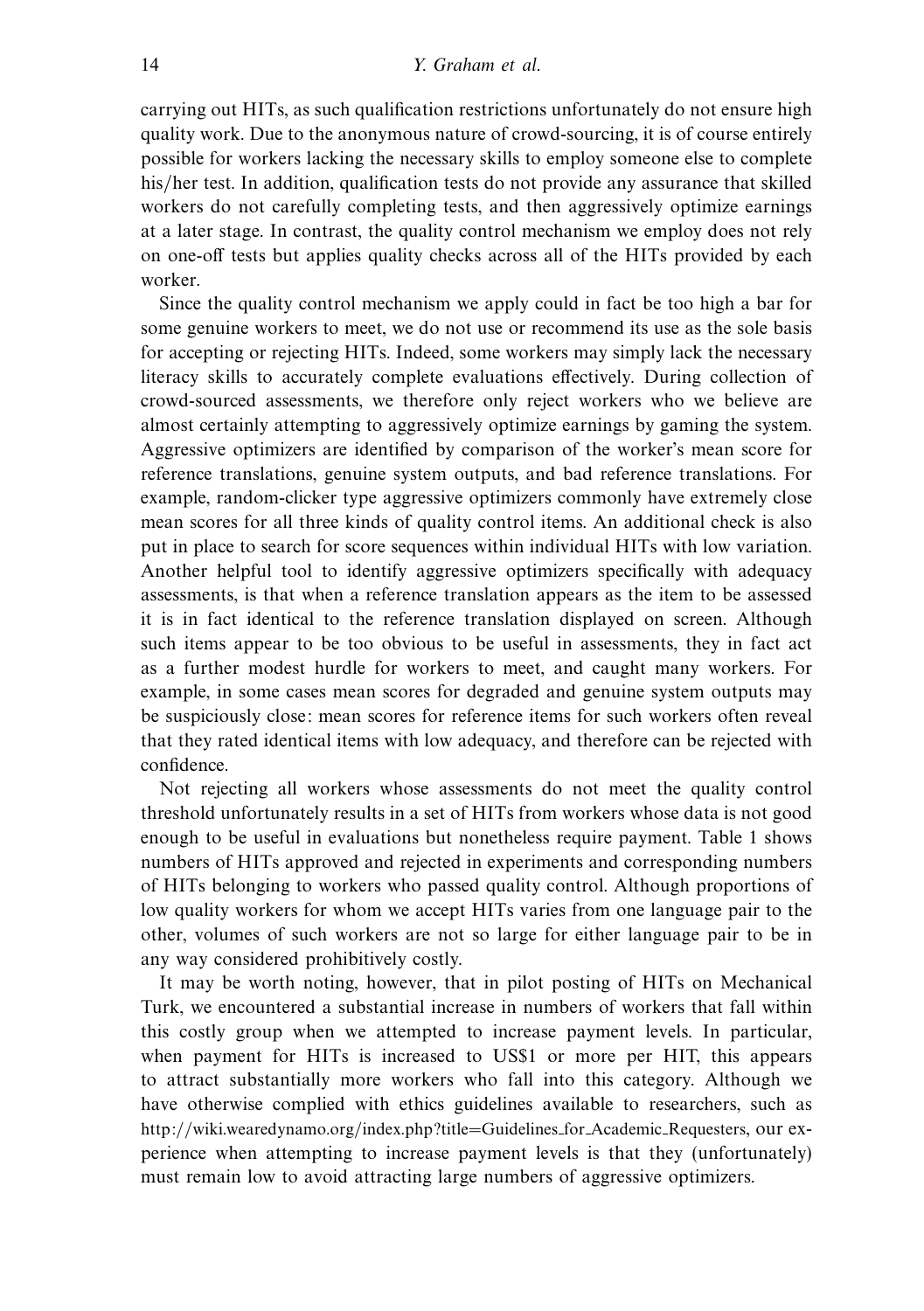|       | Evaluation          |            | <b>HITs</b>                           |          |
|-------|---------------------|------------|---------------------------------------|----------|
|       | modality            | Total      | Approved                              | Pass OC  |
| ES-EN | Fluency<br>Adequacy | 288<br>543 | $260(90\%)$<br>$410 (76\%)$ 192 (35%) | 152(53%) |
| EN-ES | Fluency<br>Adequacy | 336<br>278 | 250(74%)<br>$245 (88\%)$ 204 (73%)    | 211(63%) |

Table 1. Human Intelligence Task (HIT) approval and rejection in experiments

Fort, Adda and Cohen (2011) identify as a main cause of low payment to workers the lack of adequate worker reputation systems: without a method of accurately targeting good workers, increased payment simply attracts larger numbers of aggressive optimizers. The quality control mechanism we propose accurately discriminates good work from bad, and in this respect, could improve the situation for workers by facilitating such a reputation system. For example, although we do not refuse payment based solely on whether or not a particular worker meets the quality control threshold, we use to filter low quality data, information about the quality of work could be collected over the longer term and used to rate individual workers. This information could then be used by requesters, not as a strict cutoff, but to provide reliable fine-grained information about the quality likely to be produced by workers. Other ethical issues associated with crowd-sourcing – such as intellectual property, potential for states being deprived of tax payments, and unknown working conditions and rights of employment, due to the anonymous nature of crowd-sourcing services – remain a real concern but for the same reason are challenging to reliably investigate. Gupta *et al.* (2014) suggest that relationshipbased crowd-sourcing could potentially be more fruitful than many current modes of operation, where relationships are maintained with a group of known good workers through e-mailing when batches of work are ready. Such an approach is compatible with our proposed methodology.

Languages that can be evaluated effectively through crowd-sourcing are of course limited to the native languages of speakers on a particular service. In this respect, previous efforts to elicit evaluations for Czech, for example, have resulted in so few genuine responses to HITs that we believe evaluation of this language pair by the crowd alone is currently not possible (Graham et al. 2012).

#### **5 System-level evaluation**

We have described a method for collecting fine-grained assessments of MT quality, and for filtering out unreliable workers. To investigate the utility and robustness of the proposed methodology, we replicate the human evaluation component of the WMT-12 shared translation task for Spanish and English in both translation directions, generating fresh crowd-sourced human assessments for all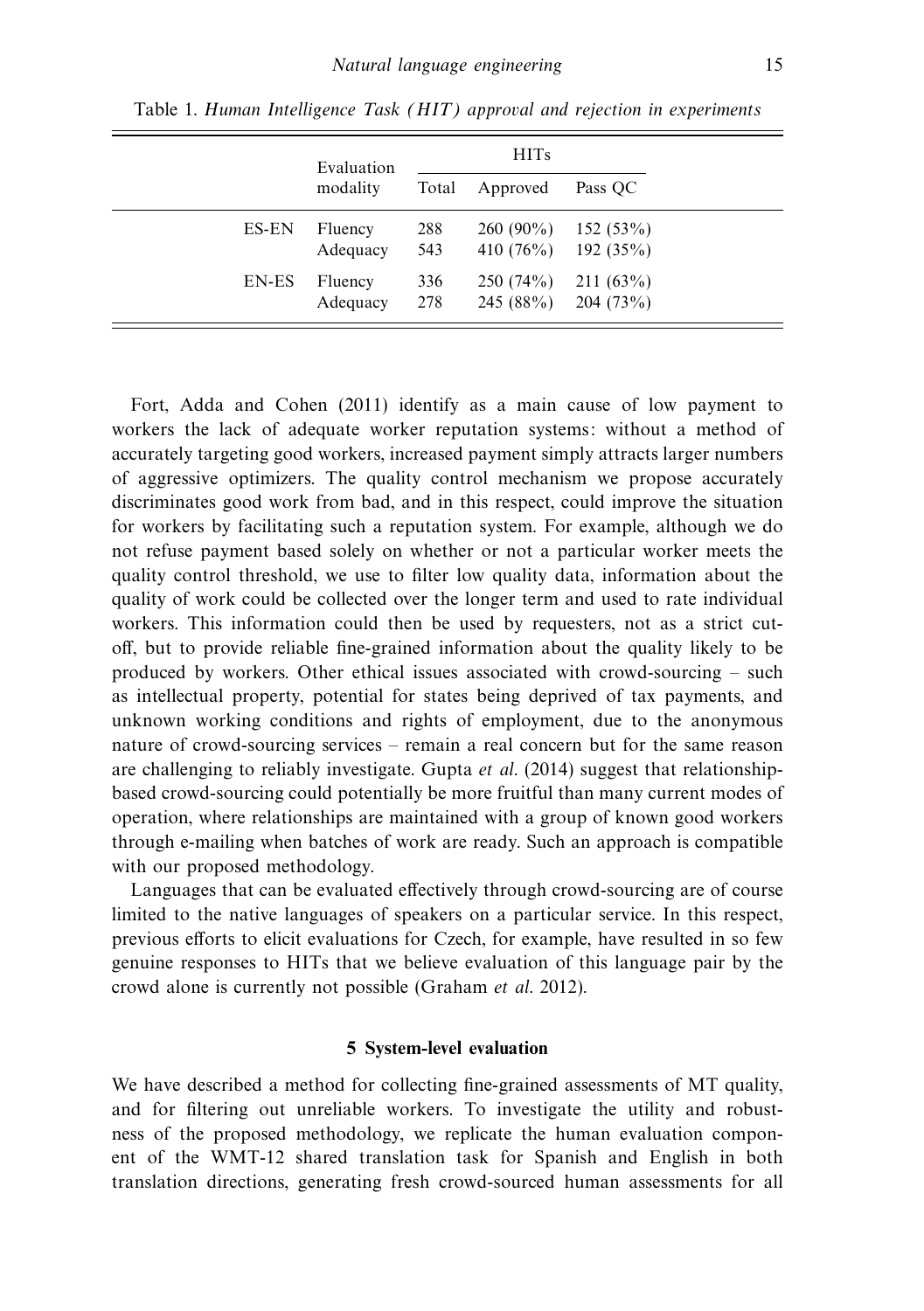|       | Evaluation |       | Workers     |             |       | <b>Translations</b> |
|-------|------------|-------|-------------|-------------|-------|---------------------|
|       | modality   | Total | A holds     | $A&B$ hold  | Total | $A&B$ hold          |
| ES-   | Fluency    | 102   | 54 (53%)    | 53 $(52\%)$ | 29k   | 15k $(52\%)$        |
|       | Adequacy   | 319   | 94 $(30\%)$ | 94 $(30\%)$ | 54k   | 19 $k(35%)$         |
| EN-ES | Fluency    | 37    | $22(60\%)$  | 21(57%)     | 33k   | 21k $(64\%)$        |
|       | Adequacy   | 45    | 21 $(46\%)$ | 21 $(46\%)$ | 28k   | 20 $k(71\%)$        |

Table 2. Numbers of workers and translations, before and after quality control (broken down based on Assumption A only, and both Assumptions A&B)

participating systems. This allows the system rankings produced by the new evaluation methodology to be compared with those of the original shared task. In addition, we compute the degree to which statistically significant differences can be identified for pairs of participating systems.

#### *5.1 Data*

Samples of translations from the published WMT-12 shared task data set (Callison-Burch et al. 2012) for ES-EN and EN-ES translation were selected at random and evaluated by AMT workers. Twelve systems participated in the original ES-EN shared translation task, and eleven systems in EN-ES. Including quality control items, we collected a total of approximately 62k human fluency judgments and 82k human adequacy judgments.

Table 2 shows the number and percentage of workers who passed quality control, and the percentage of workers with no significant difference between mean scores for exact repeat items. Consistent with previous findings (Graham et al. 2013), the quality of English-speaking workers on AMT appears to be lower than for Spanish-speaking workers. Note that while we use the statistical tests described in the previous section to determine which HITs we use for the system evaluation, we do not use them as the basis for accepting/rejecting HITs – that is, for determining whether a given worker should be paid for performing an HIT. Our method of quality control is a high bar to reach, and workers might act in good faith and yet still not be consistent enough to meet the significance threshold we imposed. Instead, we individually examined mean score differences for reference translation, system output, and bad reference pairs, and declined payment only when there was no doubt that the response was either automatic or extremely careless.

After quality-control filtering over bad reference pairs based on Assumption A, approximately 36k fluency judgments and 41k adequacy judgments remained. When we subsequently applied quality control based on Assumption B using exact-repeat translations, no additional HITs were filtered for adequacy for either language direction (that is, there were no instances of significant differences between score distributions for exact repeat items), whereas for fluency, two additional workers, one for each language direction, were filtered out.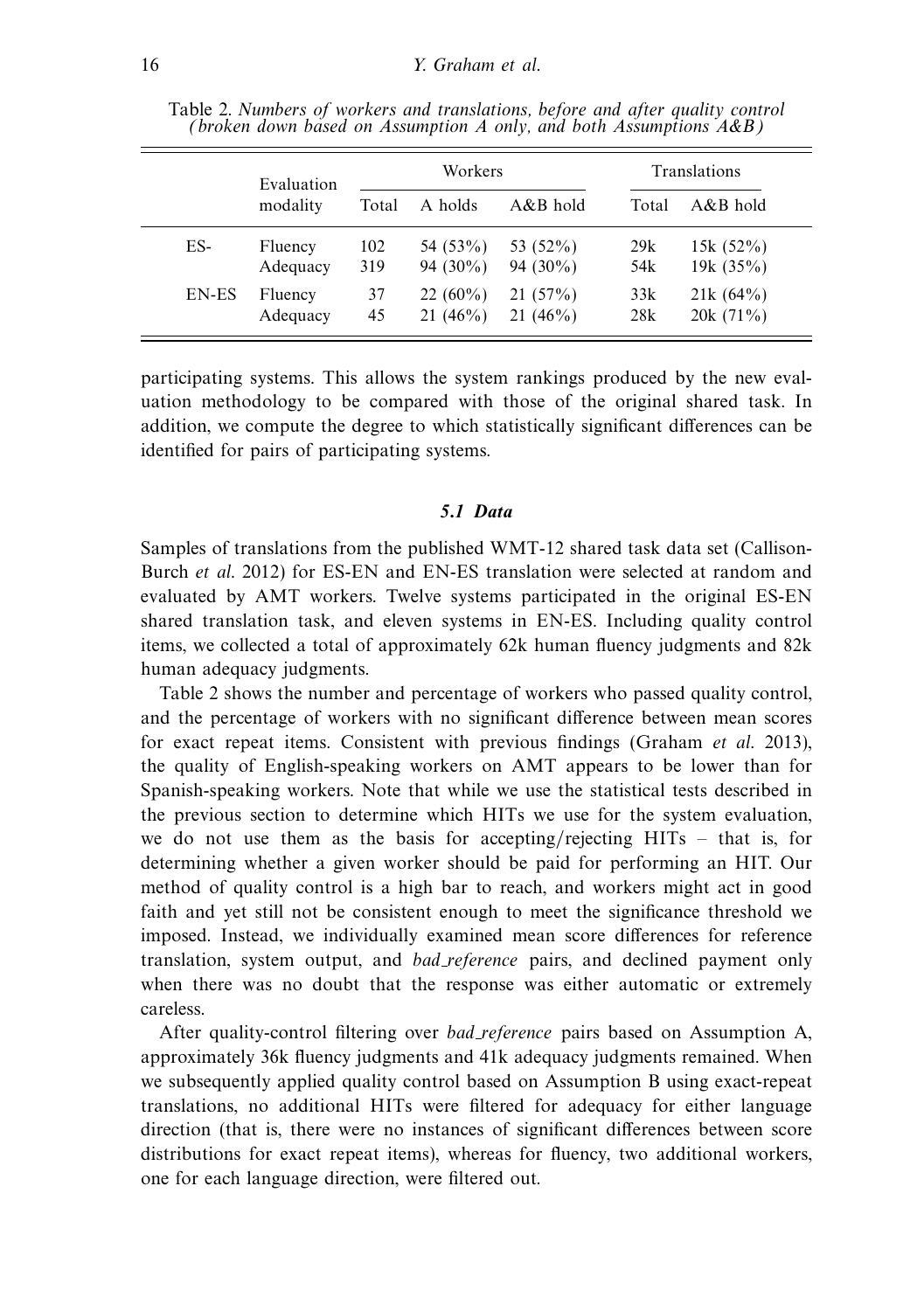|                                                    | Adequacy Fluency WMT-12 |              |      |
|----------------------------------------------------|-------------------------|--------------|------|
| Spanish-to-English 25.5<br>English-to-Spanish 29.0 |                         | 12.3<br>12.0 | 50.9 |

Table 3. Average time per assessment (seconds) with fluency and adequacy direct estimate assessments and WMT-12 relative preference assessments

Table 4. Spanish-to-English mean human adequacy and fluency scores ('*z*' is the mean standardized *<sup>z</sup>*-score, and '*n*' is the total number of judgments for that system after quality filtering is applied)

|          | Adequacy |      | Fluency          |         |      |                  |
|----------|----------|------|------------------|---------|------|------------------|
|          | Ζ        | raw  | $\boldsymbol{n}$ | Ζ       | raw  | $\boldsymbol{n}$ |
| System A | 0.21     | 65.7 | 1,328            | 0.32    | 63.8 | 1,002            |
| System C | 0.15     | 62.0 | 1,287            | 0.17    | 59.2 | 995              |
| System B | 0.12     | 61.7 | 1,270            | 0.24    | 61.4 | 975              |
| System D | 0.12     | 61.7 | 1,274            | 0.14    | 58.5 | 1,041            |
| System E | 0.10     | 60.6 | 1,256            | 0.16    | 59.2 | 1,006            |
| System F | 0.03     | 59.4 | 1,264            | 0.00    | 54.0 | 1,075            |
| System H | 0.03     | 59.4 | 1,232            | $-0.05$ | 53.0 | 954              |
| System G | 0.02     | 59.2 | 1,272            | $-0.03$ | 52.6 | 1,006            |
| System J | $-0.03$  | 58.3 | 1,344            | 0.04    | 56.1 | 1,035            |
| System K | $-0.05$  | 57.1 | 1,273            | $-0.06$ | 51.6 | 999              |
| System L | $-0.17$  | 53.5 | 1,288            | $-0.21$ | 47.3 | 1,039            |
| System M | $-0.54$  | 42.6 | 1,272            | $-0.70$ | 33.1 | 1,033            |

#### *5.2 Evaluation of Spanish-to-English systems*

Table 4 shows mean raw and standardized human adequacy and fluency scores for each participating WMT-12 system. Rows in the table are ordered from best to worst according to mean standardized adequacy scores, with mean standardized fluency scores used as a secondary key where adequacy scores agree to two decimal places. Systems are anonymized with ordered names according to their rank order derived from subsequent significance tests (Figure 3), with 'I' unused to avoid confusion with the number '1'. Out-of-sequence system names in this table indicate a divergence between final conclusions based on combined adequacy/fluency significance tests (Figure 3) and the numeric ordering based on mean scores alone (this table).

Table 3 shows the average per translation time taken by assessors who passed our quality control requirements, and for the assessors involved in WMT-12. <sup>4</sup> A comparison reveals a reduction in time taken to assess translations by approximately half when direct estimates are elicited by our monolingual set-up compared to relative preference judgments.

<sup>4</sup> No information about WMT-12 times for English-to-Spanish is currently available.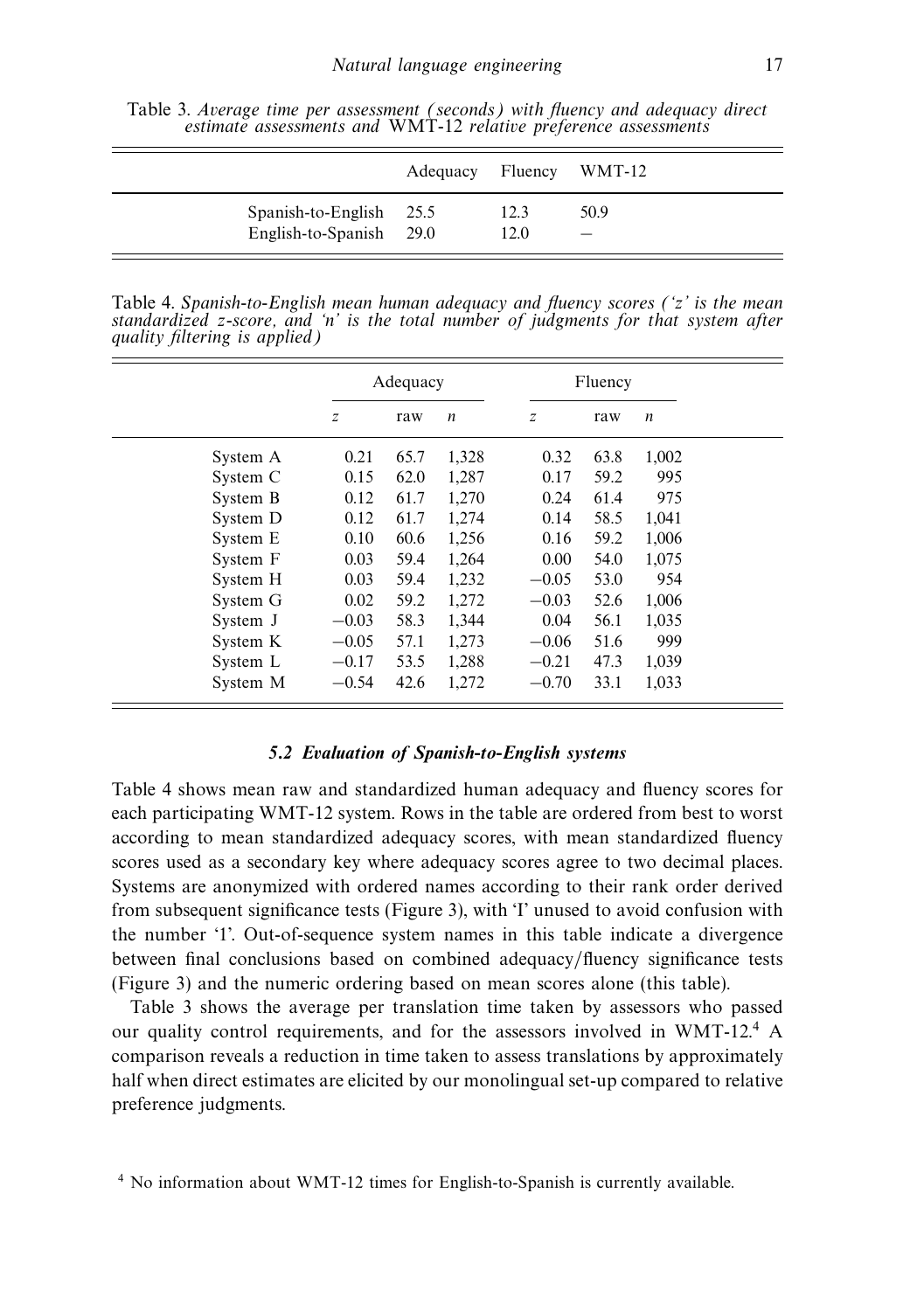

Fig. 3. (Colour online) Spanish-to-English significance test outcomes for each method of human evaluation. Colored cells indicate that the scores of the row *i* system are significantly greater than those of the column *j* system. The average number of judgments per system is shown in parentheses. The top row shows the official results from WMT-12; the bottom row show the results based on our method.

For this language pair, the raw and standardized mean scores are closely correlated, a by-product of the structure of the HITs, which ensures that there is a relatively even distribution of systems across workers, as described in Section 3.4. If it had not been possible to put this constraint on assessments – for example, if assessments from two separate groups of systems and human judges were being combined – score standardization is likely to have a greater effect. In general, significance tests on standardized scores are more robust than on raw scores, and if a genuine difference in behavior exists, it is more likely to be identified in the standardized data.

Significance tests are used to estimate the degree to which rankings between pairs of systems are likely to have occurred simply by chance. For our humansourced data, we apply a one-sided Wilcoxon rank-sum test to standardized score distributions for pairs of systems. Results of significance tests for all pairs of systems for ES-EN for standardized adequacy and fluency assessments are shown as the first and second heat maps in the lower half of Figure 3.

The third heat map in the lower half of the figure is a combined adequacy and fluency test, constructed as follows: if system X's adequacy score is significantly greater than that of system Y at some *p*-value, then the combined conclusion is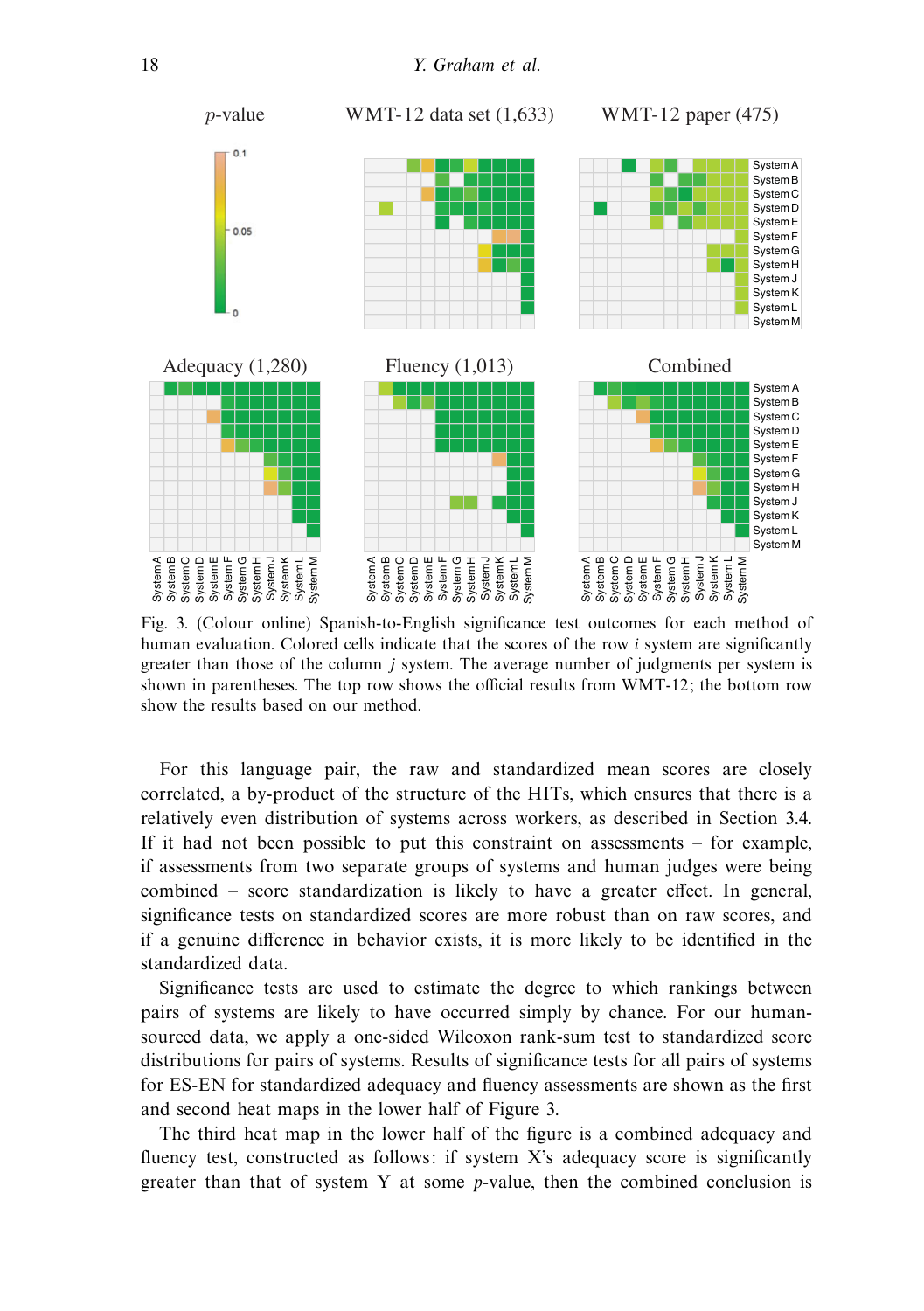that X is significantly better than Y at that *p*-value. If the outcome of a significance test for a pair of systems' adequacy score distributions is not significant at the desired significance level, we consider this to be a 'tie' in terms of adequacy, in which case the conclusions of a significance test on fluency assessments are used to derive the system ordering. In that case, conclusions from the significance test for fluency scores for that pair of systems should be taken as the overall outcome. For example, adequacy tests for Systems B and C show no significant difference in Figure 3, but tests on additional fluency assessments reveal that System B produces translations that are judged to be significantly more fluent than those of System C. System B is therefore regarded as being superior to System C. Note that this strategy of tie-breaking is only applied when there is no significant difference in adequacy at *p <* 0*.*05. As has already been noted, in our test environment, fluency alone cannot be used as criteria to rank systems. For example, although System J achieves higher fluency than System G in Figure 3, System G achieves significantly higher adequacy than System J, and in this pair it is System G that is regarded as superior.

The upper part of Figure 3 shows significance test results for the WMT-12 evaluation, computed on the published data set ('WMT-12 data set'), and on the official results ('WMT-12 paper'), the latter generated from the former by filtering via agreement with expert items (Callison-Burch et al. 2012). Since the original WMT-12 human evaluation took the form of relative preference judgments, we are unable to use the Wilcoxon rank sum test, and instead use a sign test to test for statistical significance in both the WMT-12 published data set and the official results. Since the rank order of systems is known at the time of significance testing, the application of a single instance of a one-tailed test to each pair of competing systems is appropriate, testing if the score distribution of the higher ranking system is significantly greater than that of the lower ranking system. All *p*-values reported in Figure 3 are for one-tailed tests, and therefore the heat map matrices in Figure 3 have maximally  $n(n-1)/2$  filled cells.

Comparing the combined adequacy–fluency significance matrix with those of the original relative preference evaluation, it is clear that a similar system ordering has emerged; but our methodology yields a higher proportion of significant differences between systems, and provides a more conclusive system ranking with fewer uncertainties. As a single exception to the overall pattern, System D was found to significantly outperform System B in the WMT evaluation, while we found no significant difference in adequacy, and in contrast to WMT results, that System B in fact outperformed System D in terms of fluency. The new evaluation data allows System A to be declared the outright winner for this language pair, with significantly higher adequacy scores than all other participating systems. This level of separation was not possible using the data generated by the original relative preference-based evaluation.

#### *5.3 Evaluation of English-to-Spanish systems*

Table 5 shows mean scores of each participating system in the WMT-12 EN-ES task, based on our evaluation methodology, with the table rows ordered using the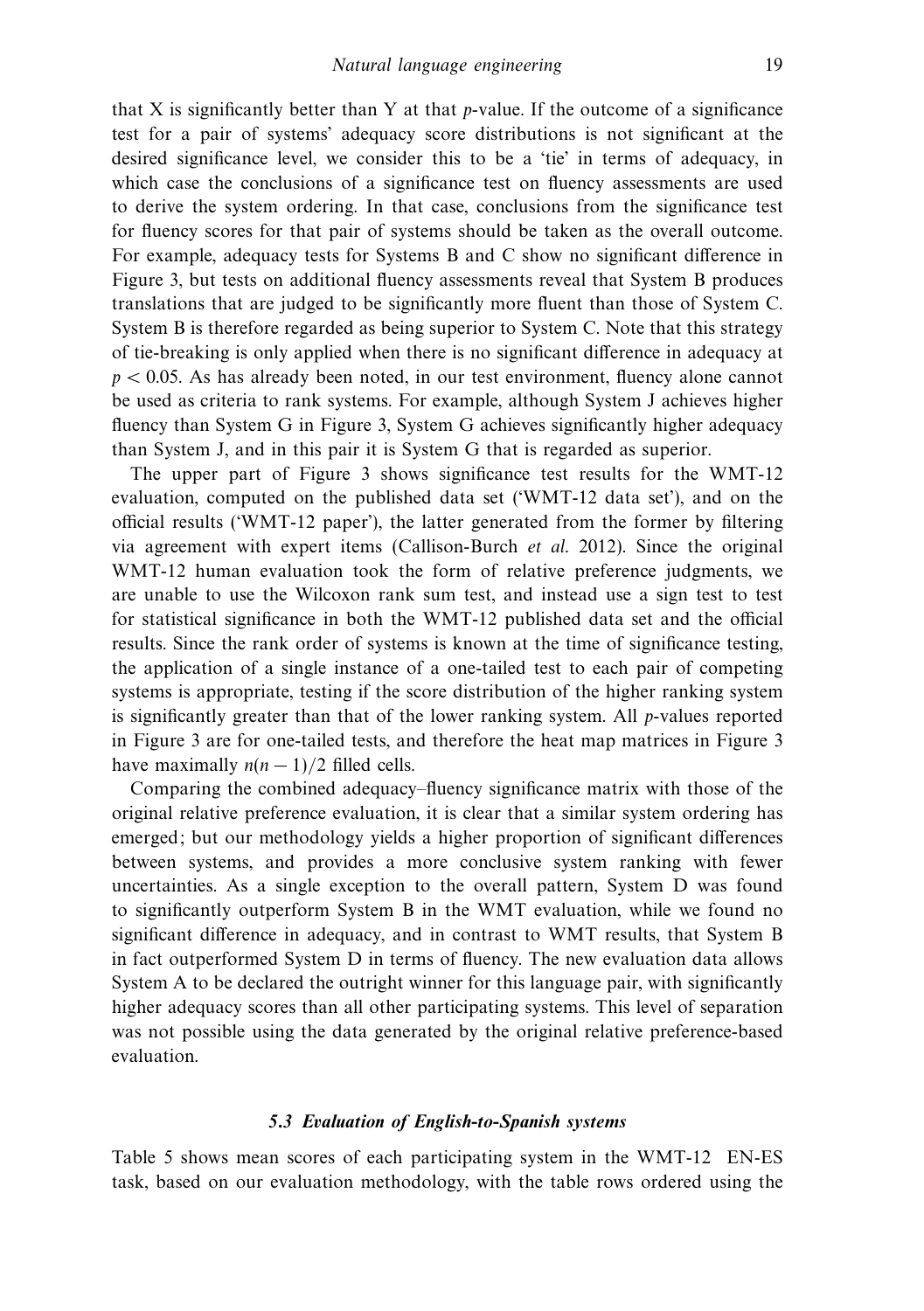Table 5. English-to-Spanish mean human adequacy and fluency scores ('*z*' is the mean standardized *<sup>z</sup>*-score, and '*n*' is the total number of judgments for that system after quality filtering is applied)

|          | Adequacy                    |      | Fluency          |         |      |                  |
|----------|-----------------------------|------|------------------|---------|------|------------------|
|          | $\mathcal{Z}_{\mathcal{L}}$ | raw  | $\boldsymbol{n}$ | z       | raw  | $\boldsymbol{n}$ |
| System A | 0.18                        | 65.7 | 1,532            | 0.16    | 59.9 | 1,463            |
| System B | 0.05                        | 61.8 | 1,486            | 0.13    | 58.5 | 1,541            |
| System C | 0.05                        | 60.4 | 1,465            | 0.12    | 58.5 | 1,579            |
| System E | 0.05                        | 61.4 | 1,499            | 0.07    | 57.2 | 1,565            |
| System F | 0.03                        | 61.5 | 1.491            | 0.04    | 55.8 | 1,588            |
| System D | 0.02                        | 60.3 | 1,498            | 0.09    | 57.4 | 1,501            |
| System J | $-0.03$                     | 58.3 | 1,482            | $-0.13$ | 49.5 | 1,531            |
| System K | $-0.07$                     | 56.7 | 1.414            | $-0.14$ | 49.9 | 1,545            |
| System G | $-0.08$                     | 57.0 | 1,517            | $-0.08$ | 51.6 | 1,553            |
| System H | $-0.10$                     | 57.3 | 1.469            | $-0.08$ | 51.5 | 1,507            |
| System L | $-0.11$                     | 57.2 | 1,467            | $-0.17$ | 49.5 | 1,507            |

mean standardized adequacy scores as a primary key, and the fluency scores as a secondary key. The same system ranking and naming convention is used as for Table 4.

For this language pair, differences in system rankings with respect to raw and standardized scores are again not large. Nonetheless, the standardized score ranking pushes System C up two places, as its raw mean of 60.4 is below those of System E  $(61.4)$  and System F  $(61.5)$ . When computed on the (less-biased) standardized scores, the mean score for System C is now (roughly) equal to System  $E(0.05)$  and higher than System  $F(0.03)$ .

As before, significance testing provides insight into the relative performance of the set of systems. Figure 4 parallels Figure 3, and includes results from the original WMT-12 shared task human evaluation used to determine the official results ('WMT-12 paper'), and results based on the published WMT-12 data set ('WMT-12 data set'); to provide a meaningful comparison, all tests in Figure 4 are one-tailed. In this translation environment, the fluency scores allow several ties in adequacy to be broken, including the five-way tie for second place between Systems B, C, D, E, and F. For EN-ES, the new evaluation methodology again produces almost a superset of official WMT-12 results but with more certainty, this time with three exceptions. In the original results, System E was shown to beat System F, System J to beat System K, and System L to beat System K. None of these conclusions are supported by the results of the new methodology.

Overall, System A is identified as an outright winner in our experimentation. In contrast, the original relative preference-based human evaluation was unable to identify any single system that significantly outperformed all others. Moreover, the outright winner identified for this EN-ES language pair, System A, is the same system identified for ES-EN. In addition, the systems taking second and third place for the two translation directions are also matched. That is, System B and System C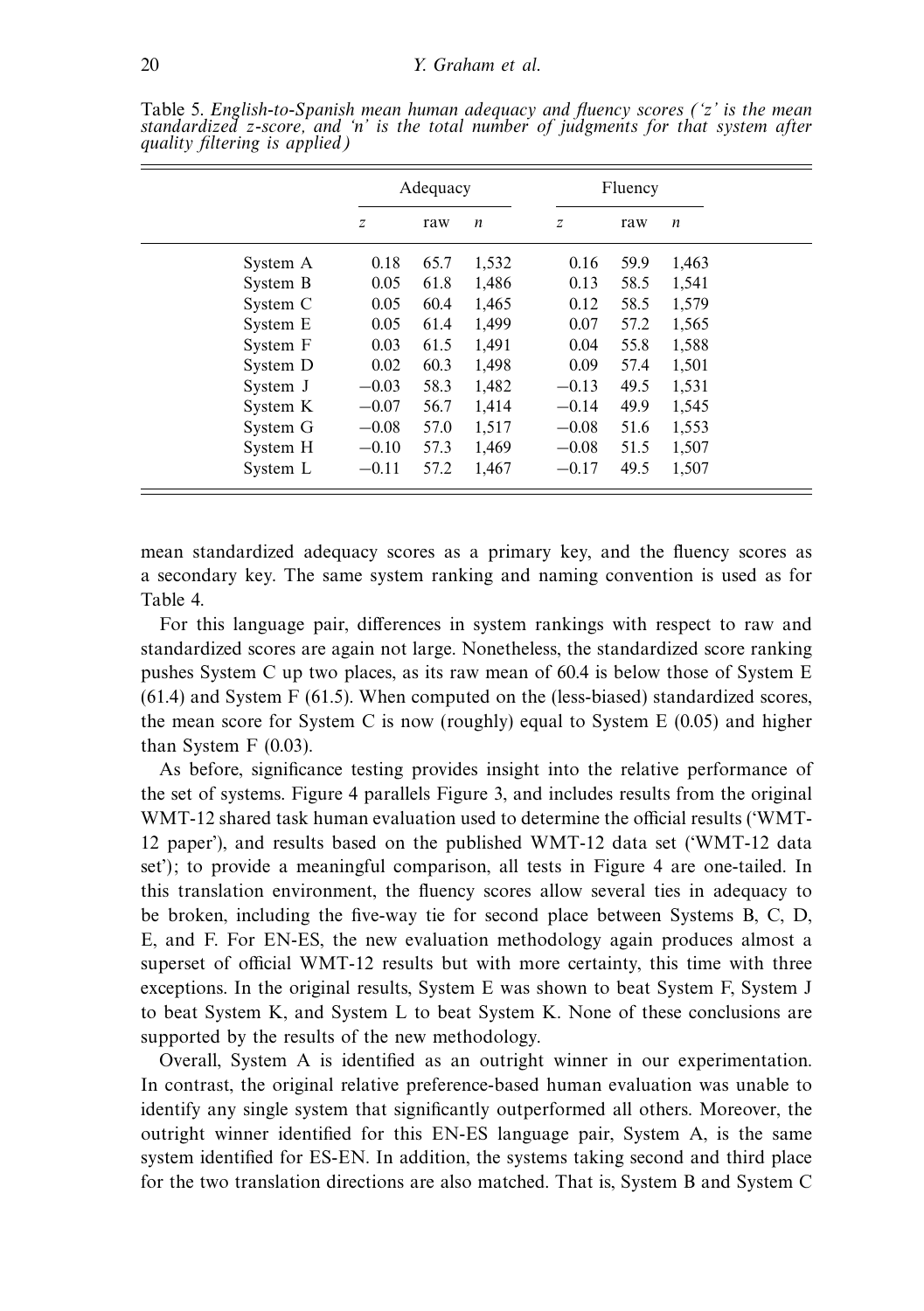

Fig. 4. (Colour online) English-to-Spanish significance test outcomes for each method of human evaluation. Colored cells indicate that the scores of the row *i* system are significantly greater than those of the column *j* system. The average number of judgments per system is shown in parentheses. The top row shows the official results from WMT-12; the bottom row show the results based on our method.

each represent the same system for both language pairs, and take second and third place respectively. With these three exceptions, the anonymized names of systems for ES-EN and EN-ES do not correspond.

#### *5.4 Varying the number of assessments*

The results described above suggest that our crowd-sourced approach to gathering judgments achieves higher levels of system discrimination than the approach used at WMT-12. In addition, there was a relatively high level of overall concord between the fluency and adequacy judgments, allowing us to break ties in adequacy based on fluency. However, our experiments made use of more judgments than the WMT-12 evaluation, and it could be that the larger pool of judgments collected from the AMT workers is the factor responsible for the greater certainty. We investigate that possibility by reducing the number of HITs used in our analyses.

Since our method diverges considerably from the original WMT-12 approach to collecting assessments, determining the correct number of judgments to use for the purpose of comparison is not entirely straightforward. In the WMT-12 evaluation, five translations are assessed per screen, and ordered from best to worst to generate ten pairwise labels. To order those five competing translations, it seems likely that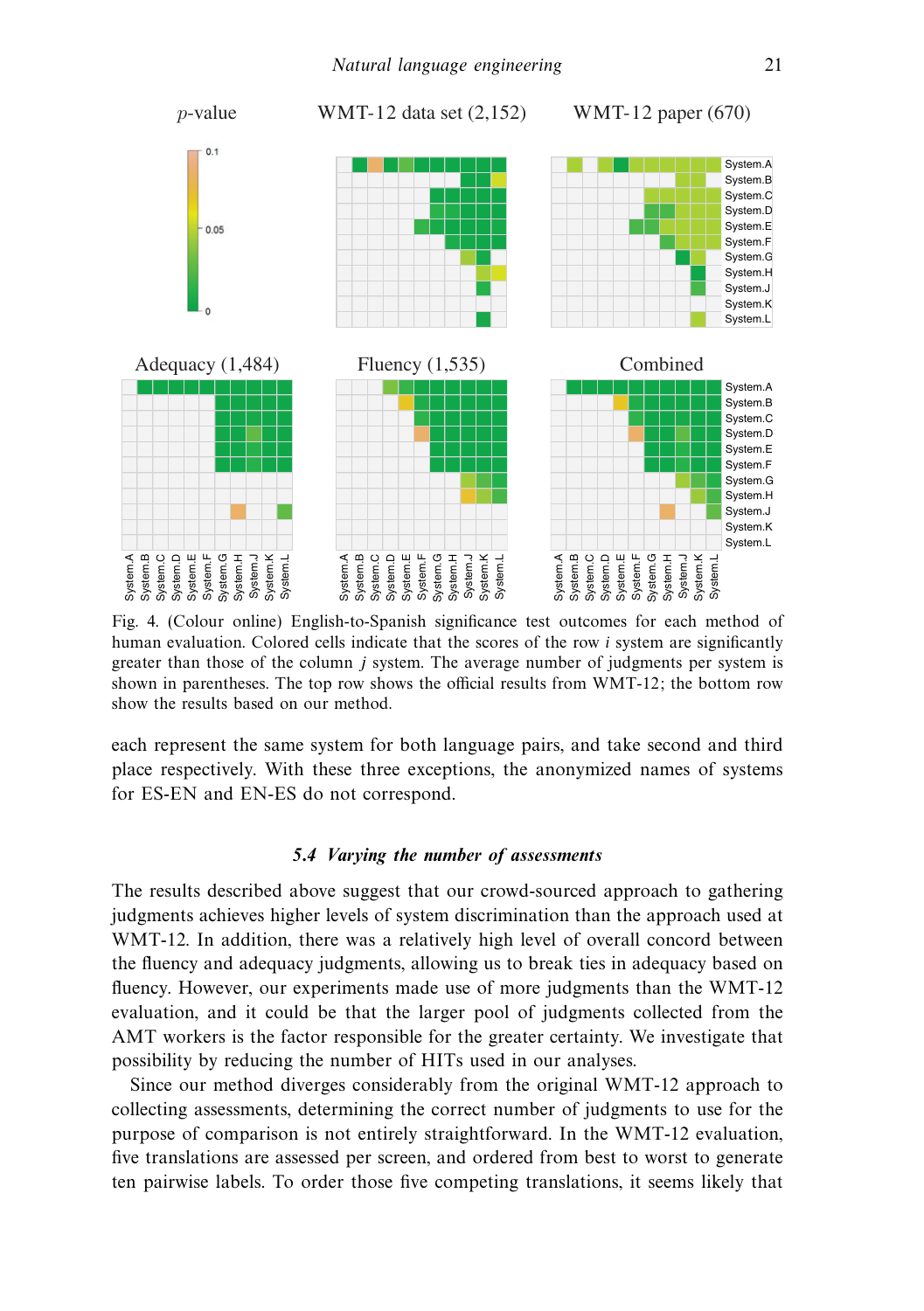|       | Spanish-to-English     |                    | English-to-Spanish     |                    |
|-------|------------------------|--------------------|------------------------|--------------------|
| p     | Relative<br>preference | Direct<br>estimate | Relative<br>preference | Direct<br>estimate |
| 0.05  | $19.7\%$               | $69.7\%$           | $16.4\%$               | $65.5\%$           |
| 0.01  | $6.1\%$                | $56.1\%$           | $5.5\%$                | 52.7%              |
| 0.001 |                        | $39.4\%$           |                        | 41.8%              |

Table 6. Proportions of significant differences between system pairs identified at different significance thresholds, using the WMT-12 relative preference judgments, and the new direct estimate method

each translation is read more than once. If the average number of readings is two, then ten labels are generated each time ten translations are read. On the other hand, in the direct estimate evaluation, ten labels are produced by reading and assessing ten translations, with only limited re-reading anticipated. We therefore compare methods based on numbers of labels produced by each method, as a reasonable estimate of the effort involved in generating them.

Table 6 shows the proportion of significant differences identified by our direct estimate-based evaluation compared to those of the original WMT-12 relative preference evaluation, for equal numbers of judgments. The number of judgments for the direct estimate method is limited to the number in the official WMT-12 data set, namely, 475 judgments per system for the 12 ES-EN systems, and 670 judgments per system for the 11 EN-ES systems. In the latter case, the subset of direct estimate judgments was made by taking HITs in the order they were completed by AMT workers.

These results show that our method reveals substantially higher proportions of significant differences between pairs of participating systems compared to the original relative preference evaluation. At  $p < 0.05$ , for example, for the same number of judgments, our direct estimate evaluation produces approximately 3.5 times the number of significant differences between pairs of ES-EN systems, and close to 4 times as many significant differences for EN-ES systems. At the higher confidence level of  $p < 0.01$ , the relative proportion of significant differences detected by the two methods diverges even further, with our direct estimate method identifying 9–10 times the proportion of significant differences identified by relative preference judgments.

The heat maps in Figure 5 provide additional insight into the relationship between the number of judgments per system and the level of statistical significance for different system pairings, based on direct estimation methodology. As few as 300 crowd-generated adequacy judgments per system is sufficient for mid-range and low-range systems to be separated from the better-performing ones. Note that even the last 80 judgments collected, from 1,200 per system on average to 1,280 per system on average (which is what is shown in Figure 3), are helpful in distinguishing between systems.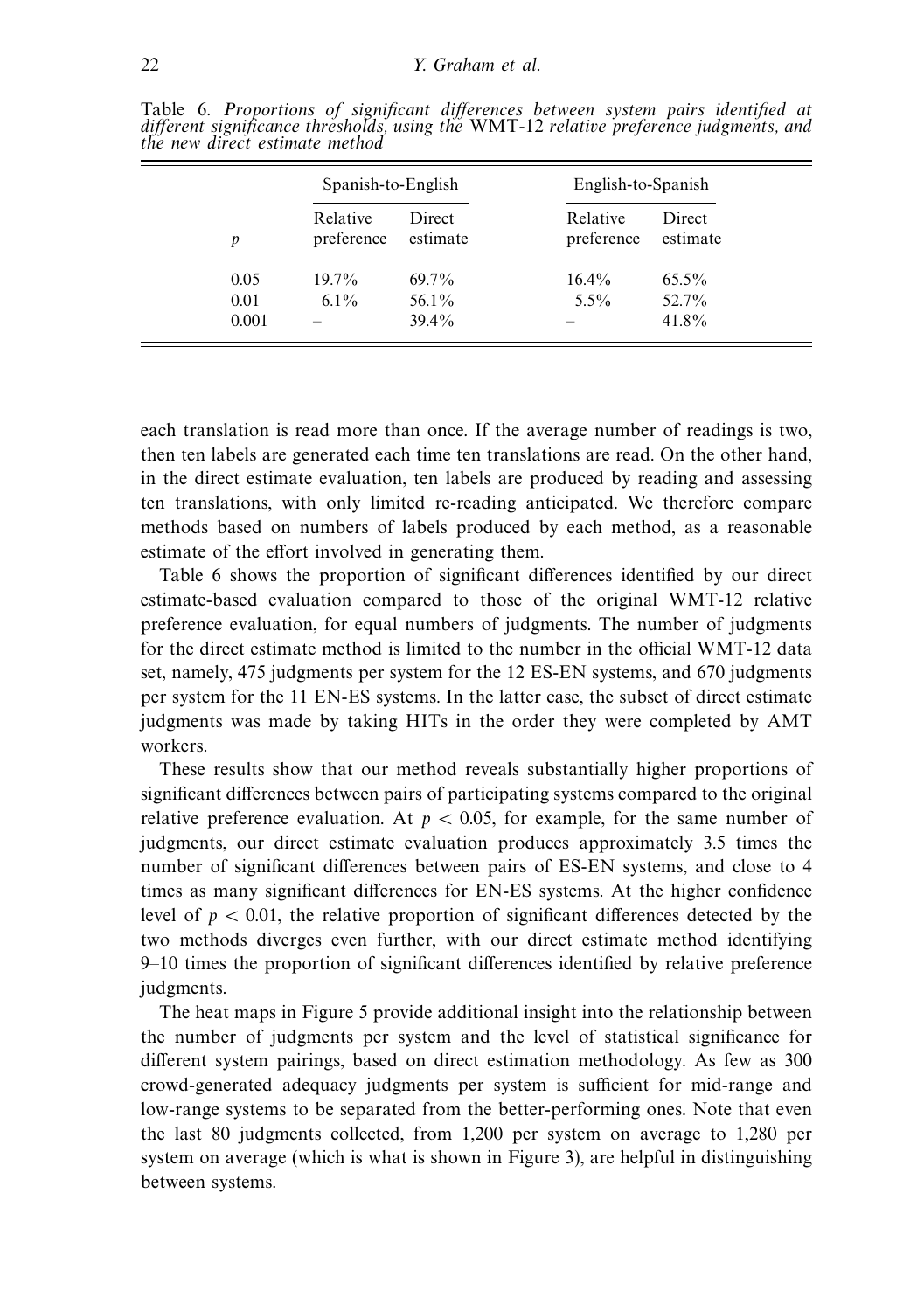

Fig. 5. (Colour online) Standardized adequacy significant differences between pairs of systems for increasing numbers of judgments per system, sampled according to earliest HIT submission time, for the twelve Spanish-to-English WMT-12 systems. These four heat maps can be directly compared to the lower-left heat map in Figure 3, which is constructed using an average of 1,280 judgments per system.

The aim of the evaluation we have detailed is to provide an accurate mechanism for evaluation of MT on the system-level. Although ratings for translations assessed on a continuous rating scale can be expected to contain random variations in individual scores, when ratings are collected for a sufficiently large sample of translations belonging to a given system, positive and negative random errors present in individual assessments cancel out to produce accurate mean and median scores for systems. For evaluations to be accurate at the segment-level, a different approach is required, where assessments are repeated per segment as opposed to per system; see Graham, Baldwin and Mathur (2015) for further details.

#### **6 Conclusion**

We have presented a new methodology for human evaluation of MT quality. To our knowledge, this is the first method that relies entirely on assessments sourced from the crowd, in our case using Amazon's Mechanical Turk. Our approach is based on actively removing sources of bias, including mechanisms to accommodate assessors with consistent individual scoring strategies. By restructuring the task as an assessment of monolingual similarity of meaning, assessing individual translations, and separating fluency and adequacy, the task was made substantially less cognitively taxing, and allowed participation by much larger pools of workers.

To assess the feasibility of our methodology for large-scale MT evaluation, we replicated the WMT-12 shared task human evaluation for two language pairs, using the system translations released by the task organizers. Our results show that capturing direct estimates of translation quality on a continuous rating scale leads to more informative judgments that reflect not only the fact that one translation is superior to another, but also the degree to which it was preferred. In addition, direct estimates provide the advantage of a straightforward combination of individual standardized scores for translations into mean system scores that, given large numbers of assessments, are more precise. The same logic does not apply to the same degree to methods based on combinations of relative preference judgments. Once the quality control mechanisms were applied, high consistency between workers was observed. Score standardization at the worker level was also helpful.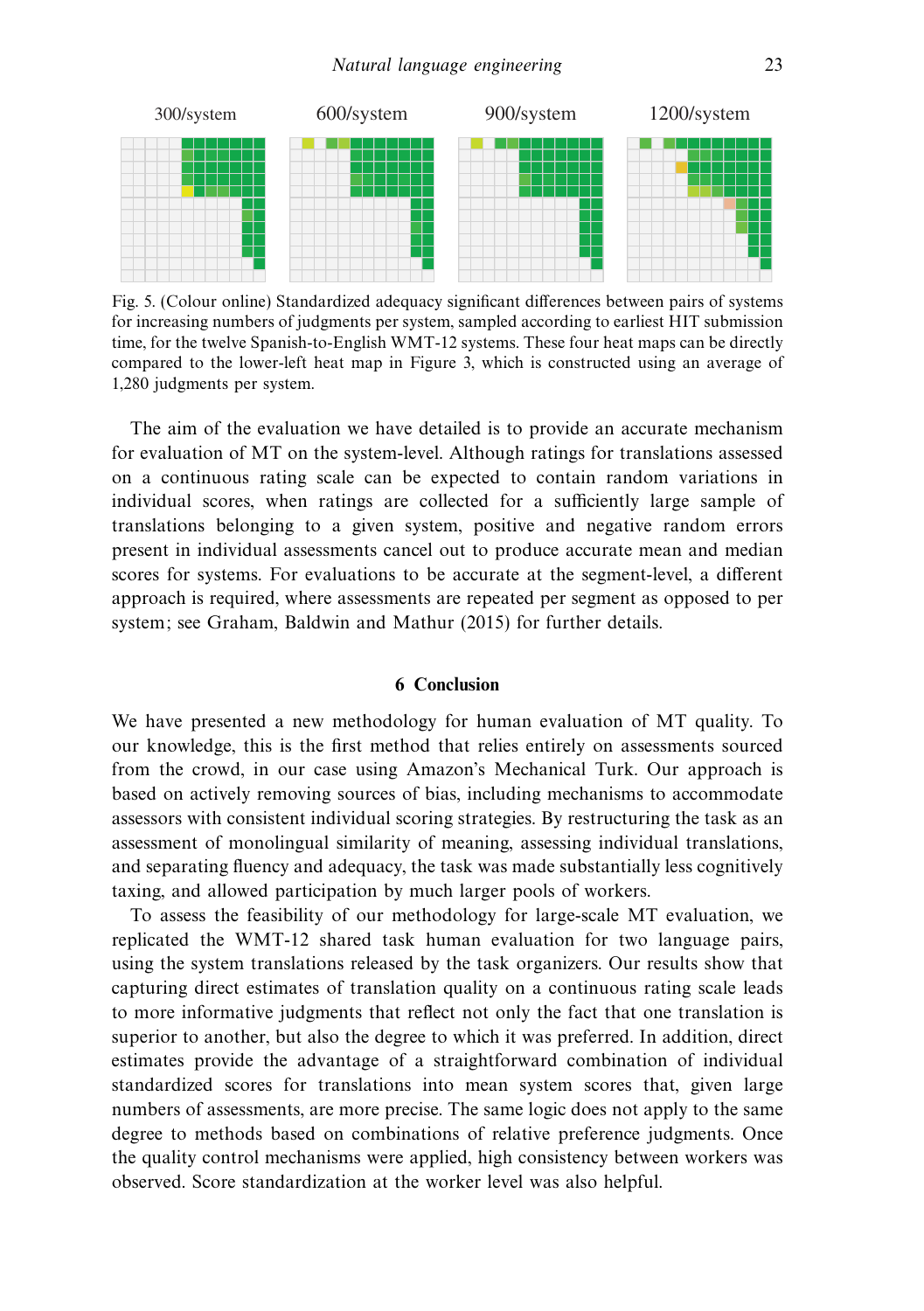With our new assessments, score distributions for translations of competing systems provide useful discrimination between systems, and we identified substantially higher proportions of significant differences. More conclusive rankings not only provide greater insight into the relative performance of MT systems, but also establish a better foundation for evaluation of automatic metrics. The evaluation methodology is scalable, and highly efficient and cost-effective: the judgments used in this paper were collected at approximately US\$40 per system, for each language pair and evaluation modality (EN-ES or ES-EN, and adequacy or fluency). With greater consistency per assessment than previous approaches, and clearer rankings across the systems considered, we have answered in the affirmative the question we posed as the title of this paper: MT systems can indeed be evaluated by the crowd alone.

#### **Acknowledgments**

This work was supported by the Australian Research Council's Discovery Projects Scheme (grant DP110101934) and Science Foundation Ireland through the CNGL Programme (Grant 12/CE/I2267) in the ADAPT Centre (www.adaptcentre.ie) at Trinity College Dublin.

#### **References**

- Artstein, R., and Poesio, M. 2008. Inter-coder agreement for computational linguistics. Computational Linguistics **34**(4): 555–96.
- Berger, A., Brown, P., Della Pietra, S., Della Pietra, V., Gillett, J., Lafferty, J., Mercer, R., Printz, H., and Ureš, L. 1994. The Candide system for machine translation. In *Proceedings* of the 1994 Human Language Technology Workshop, Plainsboro, NJ, pp. 157–62.
- Bigert, J. 2004. Probabilistic detection of context-sensitive spelling errors. In Proceedings of the 4th International Conference on Language Resources and Evaluation, Lisbon, Portugal, pp. 1633–6.
- Bigert, J., Sjöbergh, J., Knutsson, O., and Sahlgren, M. 2005. Unsupervised evaluation of parser robustness. In Proceedings of the 6th International Conference on Computational Linguistics and Intelligent Text Processing, pp. 142–54. Mexico City, Mexico: Springer.
- Bojar, O., Buck, C., Callison-Burch, C., Federmann, C., Haddow, B., Koehn, P., Monz, C., Post, M., Soricut, R., and Specia, L. 2013. Findings of the 2013 Workshop on Statistical Machine Translation. In Proceedings of the Eighth Workshop on Statistical Machine Translation, Sofia, Bulgaria, pp. 1–44.
- Bojar, O., Buck, C., Federmann, C., Haddow, B., Koehn, P., Leveling, J., Monz, C., Pecina, P., Post, M., Saint-Amand, H., Soricut, R., Specia, L., and Tamchyna, A. 2014. Findings of the 2014 workshop on statistical machine translation. In Proceedings of the Ninth Workshop on Statistical Machine Translation, Baltimore, MA, pp. 12–58.
- Bojar, O., Ercegovcevic, M., Popel, M., and Zaidan, O. 2011. A grain of salt for the WMT manual evaluation. In Proceedings of the 6th Workshop on Statistical Machine Translation, Edinburgh, Scotland, pp. 1–11.
- Bond, F., Ogura, K., and Ikehara, S. 1995. Possessive pronouns as determiners in Japaneseto-English machine translation. In Proceedings of the Second Paclic Association for Computational Linguistics Conference: PACLING-95, Brisbane, Australia, pp. 32–8.
- Brockett, C., Dolan, W., and Gamon, M. 2006. Correcting ESL errors using phrasal SMT techniques. In Proceedings of the Joint Conference of the International Committee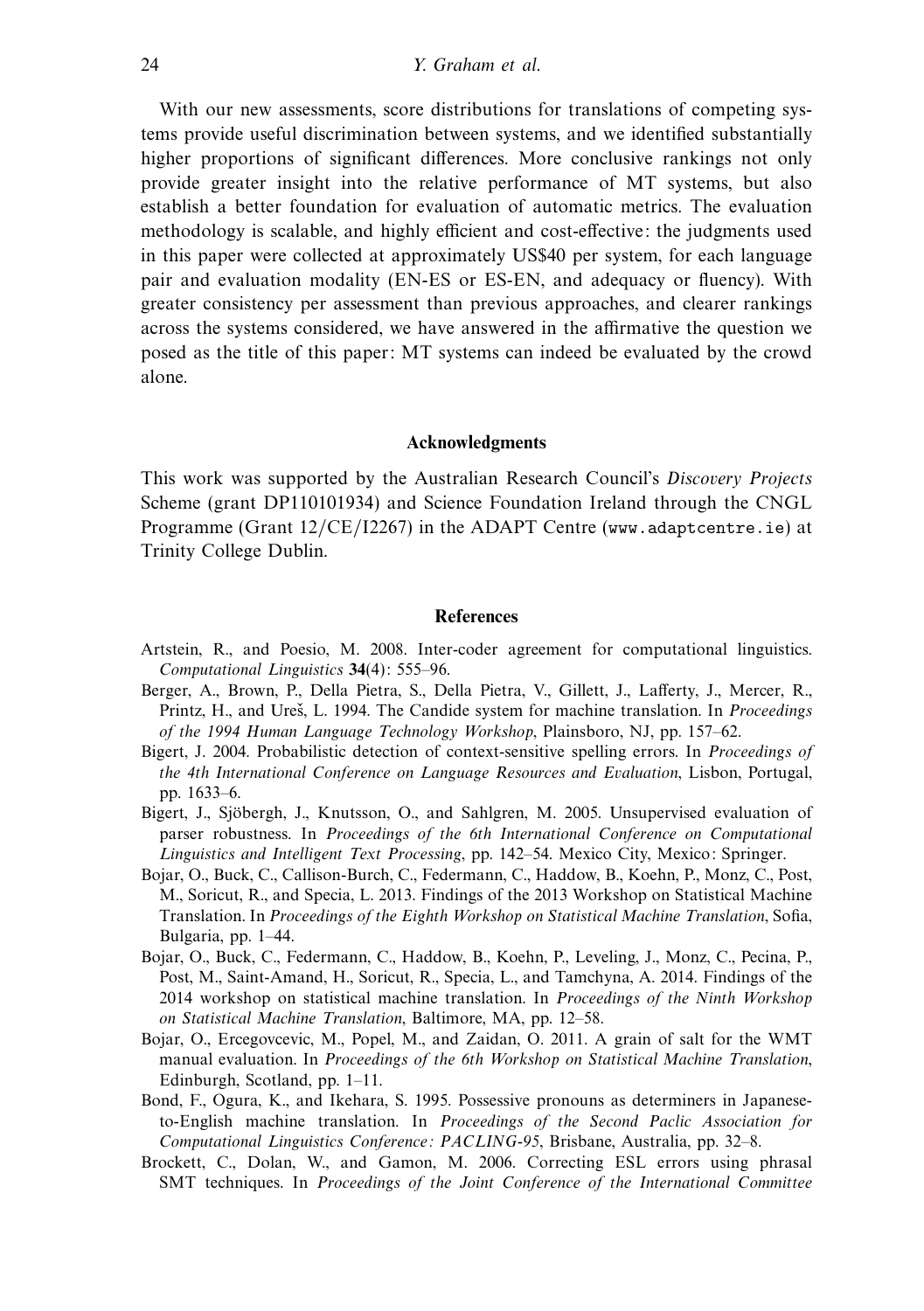on Computational Linguistics and the Association for Computational Linguistics, Sydney, Australia, pp. 249–56.

- Callison-Burch, C. 2009. Fast, cheap, and creative: evaluating translation quality using Amazon's Mechanical Turk. In Proceedings of the 2009 Conference on Empirical Methods in Natural Language Processing, Suntec, Singapore, pp. 286–95.
- Callison-Burch, C., Fordyce, C., Koehn, P., Monz, C., and Schroeder, J. 2007. (Meta-) evaluation of machine translation. In Proceedings of the Second Workshop on Statistical Machine Translation, Prague, Czech Republic, pp. 136–58.
- Callison-Burch, C., Fordyce, C., Koehn, P., Monz, C., and Schroeder, J. 2008. Further metaevaluation of machine translation. In Proceedings of the 3rd Workshop on Statistical Machine Translation, Columbus, OH, pp. 70–106.
- Callison-Burch, C., Koehn, P., Monz, C., Peterson, K., Przybocki, M., and Zaidan, O. 2010. Findings of the 2010 Joint workshop on statistical machine translation and metrics for machine translation. In Proceedings of the Joint 5th Workshop on Statistical Machine Translation and Metrics MATR, Uppsala, Sweden, pp. 17–53.
- Callison-Burch, C., Koehn, P., Monz, C., Post, M., Soricut, R., and Specia, L. 2012. Findings of the 2012 workshop on statistical machine translation. In Proceedings of the 7th Workshop on Statistical Machine Translation, Quebec, Canada, pp. 10–51.
- Callison-Burch, C., Koehn, P., Monz, C., and Schroeder, J. 2009. Findings of the 2009 workshop on statistical machine translation. In Proceedings of the Fourth Workshop on Statistical Machine Translation, Athens, Greece, pp. 1–28.
- Callison-Burch, C., Koehn, P., Monz, C., and Zaidan, O. 2011. Findings of the 2011 workshop on Statistical machine translation. In Proceedings of the 6th Workshop on Statistical Machine Translation, Edinburgh, Scotland, pp. 22–64.
- Callison-Burch, C., Osborne, M., and Koehn, P. 2006. Re-evaluating the role of BLEU in machine translation research. In Proceedings of the 11th European Chapter of the Association for Computational Linguistics, Trento, Italy, pp. 249–56.
- Cohen, J. 1960. A coefficient of agreement for nominal scales. Educational and Psychological Measurement **20**(1): 37–46.
- Culy, C., and Riehemann, S. Z. 2003. The limits of n-gram translation evaluation metrics. In Proceedings of the 9th Machine Translation Summit, New Orleans, LA, pp. 71–8.
- Denkowski, M., and Lavie, A. 2010. Choosing the right evaluation for machine translation: an examination of annotator and automatic metric performance on human judgement tasks. In Proceedings of the 12th Conference of the Association of Machine Translation in the Americas, Denver, CO.
- Dickinson, M. 2010. Generating learner-like morphological errors in Russian. In Proceedings of the 23rd International Conference on Computational Linguistics, Beijing, China, pp. 259– 67.
- Dreyer, M., and Marcu, D. 2012. Hyter: meaning-equivalent semantics for translation evaluation. In Proceedings of the Conference of the North American Chapter of the Association for Computational Linguistics: Human Language Technologies, Quebec, Canada, pp. 162–71.
- Fort, K., Adda, G., and Cohen, K. B. 2011. Amazon mechanical turk: gold mine or coal mine? Computational Linguistics **37**(2): 413–20.
- Foster, J. 2007. Treebanks gone bad: International Journal of Document Analysis and Recognition (IJDAR) **10**(3–4): 129–45.
- Foster, J., and Andersen, Ø. 2009. GenERRate: generating errors for use in grammatical error detection. In Proceedings of the 4th Workshop on Innovative Use of Natural Language Processing for Building Educational Applications, Suntec, Singapore, pp. 82–90.
- Frederking, R., Nirenburg, S., Farwell, D., Helmreich, S., Hovy, E., Knight, K., Beale, S., Domashnev, C., Attardo, D., Grannes, D., and Brown, R. 1994. Integrating translations from multiple sources within the Pangloss Mark III machine translation system. In Proceedings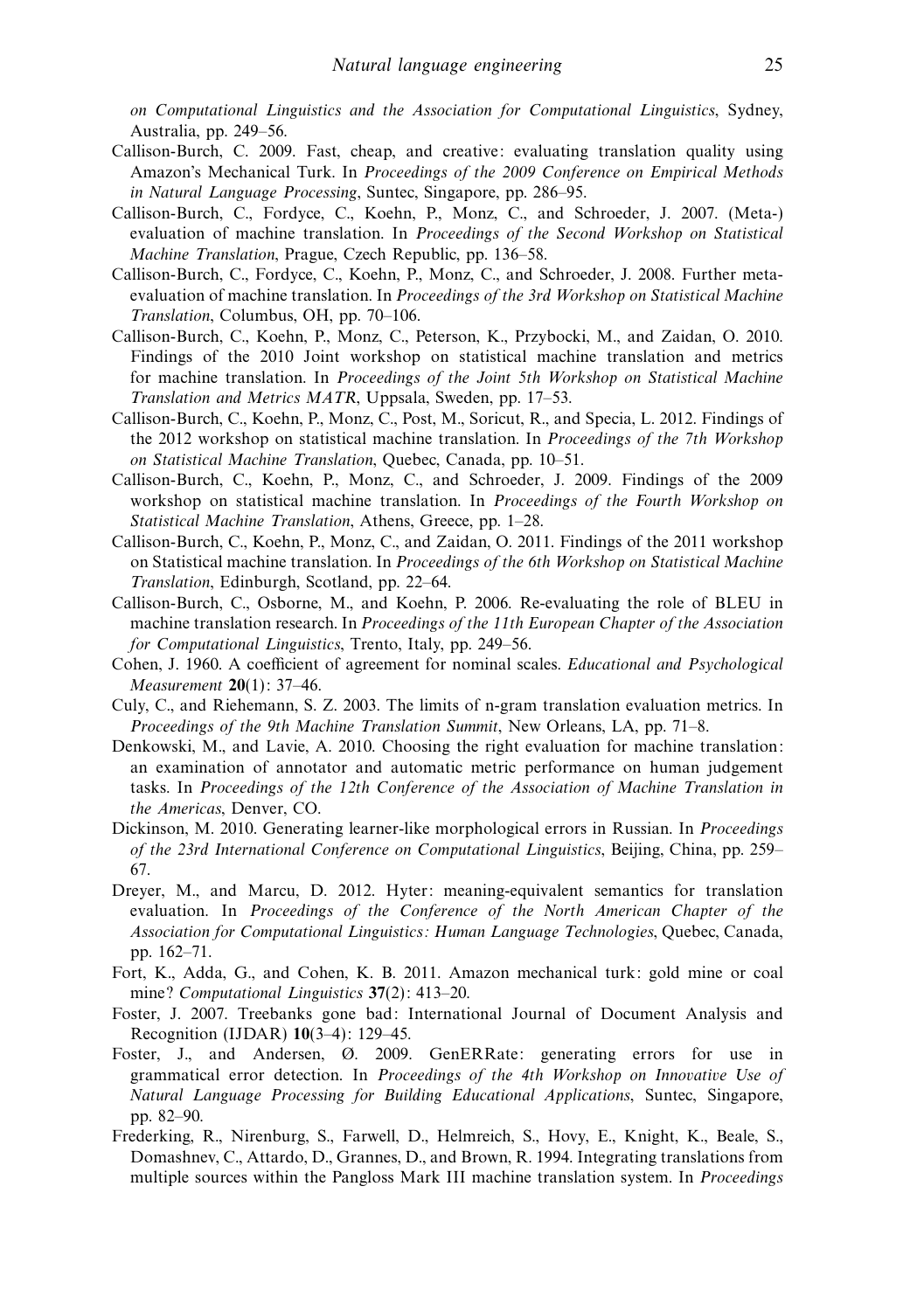of the 1st Conference of the Association of Machine Translation in the Americas, Columbia, MA, pp. 73–80.

- Graham, Y., and Baldwin, T. 2014. Testing for significance of increased correlation with human judgment. In Proceedings of the 2014 Conference on Empirical Methods in Natural Language Processing, Doha, Qatar, pp. 172–6.
- Graham, Y., Baldwin, T., Harwood, A., Moffat, A., and Zobel, J. 2012. Measurement of progress in machine translation. In Proceedings of the Australasian Language Technology Workshop, Dunedin, New Zealand: Australasian Language Technology Association, pp. 70–8.
- Graham, Y., Baldwin, T., and Mathur, N. 2015. Accurate evaluation of segment-level machine translation metrics. In Proceedings of the Conference of the North American Chapter of the Association for Computational Linguistics and Human Language Technologies, Denver, CO, pp. 1183–91.
- Graham, Y., Baldwin, T., Moffat, A., and Zobel, J. 2013. Continuous measurement scales in human evaluation of machine translation. In Proceedings Seventh Linguistic Annotation Workshop and Interoperability with Discourse, Sofia, Bulgaria, pp. 33–41.
- Graham, Y., Baldwin, T., Moffat, A., and Zobel, J. 2014. Is machine translation getting better over time? In Proceedings of the 14th European Chapter of the Association for Computational Linguistics, Gothenburg, Sweden, pp. 443–51.
- Graham, Y., Mathur, N., and Baldwin, T. 2014. Randomized significance tests in machine translation. In Proceedings of the 9th Workshop on Statistical Machine Translation, Baltimore, MA, pp. 266–74.
- Gupta, N., Martin, D., Hanrahan, B., and O'Neill, J. 2014. Turk-life in India. In Proceedings of the 18th International Conference on Supporting Group Work, Sanibel Island, FL, pp. 1–11.
- Hopkins, M., and May, J. 2013. Models of translation competitions. In Proceedings of the Fifty-First Annual Meeting of the Association for Computational Linguistics, Sofia, Bulgaria, pp. 1416–24.
- Ikehara, S., Shirai, S., and Ogura, K. 1994. Criteria for evaluating the linguistic quality of Japanese to English machine translations. Journal of the Japanese Society for Artificial Intelligence **9**: 569–579.
- Izumi, E., Uchimoto, K., Saiga, T., Supnithi, T., and Isahara, H. 2003. Automatic error detection in the Japanese learners' English spoken data. In Proceedings of the 41st Annual Meeting of the Association for Computational Linguistics, Sapporo, Japan, pp. 145–8.
- Koehn, P. 2012. Simulating human judgment in machine translation evaluation campaigns. In Proceedings of the 9th International Workshop on Spoken Language Translation, Miami, Florida, pp. 179–84.
- Koehn, P., and Monz, C. 2006. Manual and automatic evaluation of machine translation between European languages. In *Proceedings of the 1st Workshop on Statistical Machine* Translation, New York City, NY, pp. 102–21.
- Kumar, S., and Byrne, W. 2004. Minimum Bayes-risk decoding for statistical machine translation. In Proceedings of the Human Language Technology Conference/North American Chapter of the Association for Computational Linguistics Annual Meeting, Boston, MA, pp. 169–76.
- LDC. 2005. Linguistic data annotation specification: assessment of fluency and adequacy in translations. Linguistic Data Consortium. Revision 1.5.
- Lee, J., and Seneff, S. 2008. Correcting misuse of verb forms. In Proceedings of the 46th Annual Meeting of the Association for Computational Linguistics: Human Language Technologies, Columbus, OH, pp. 174–82.
- Lo, C., Addanki, K., Saers, M., and Wu, D. 2013. Improving machine translation by training against an automatic semantic frame based evaluation metric. In Proceedings of the 51st Annual Meeting of the Association for Computational Linguistics (Volume 2: Short Papers), Sofia, Bulgaria, pp. 375–81.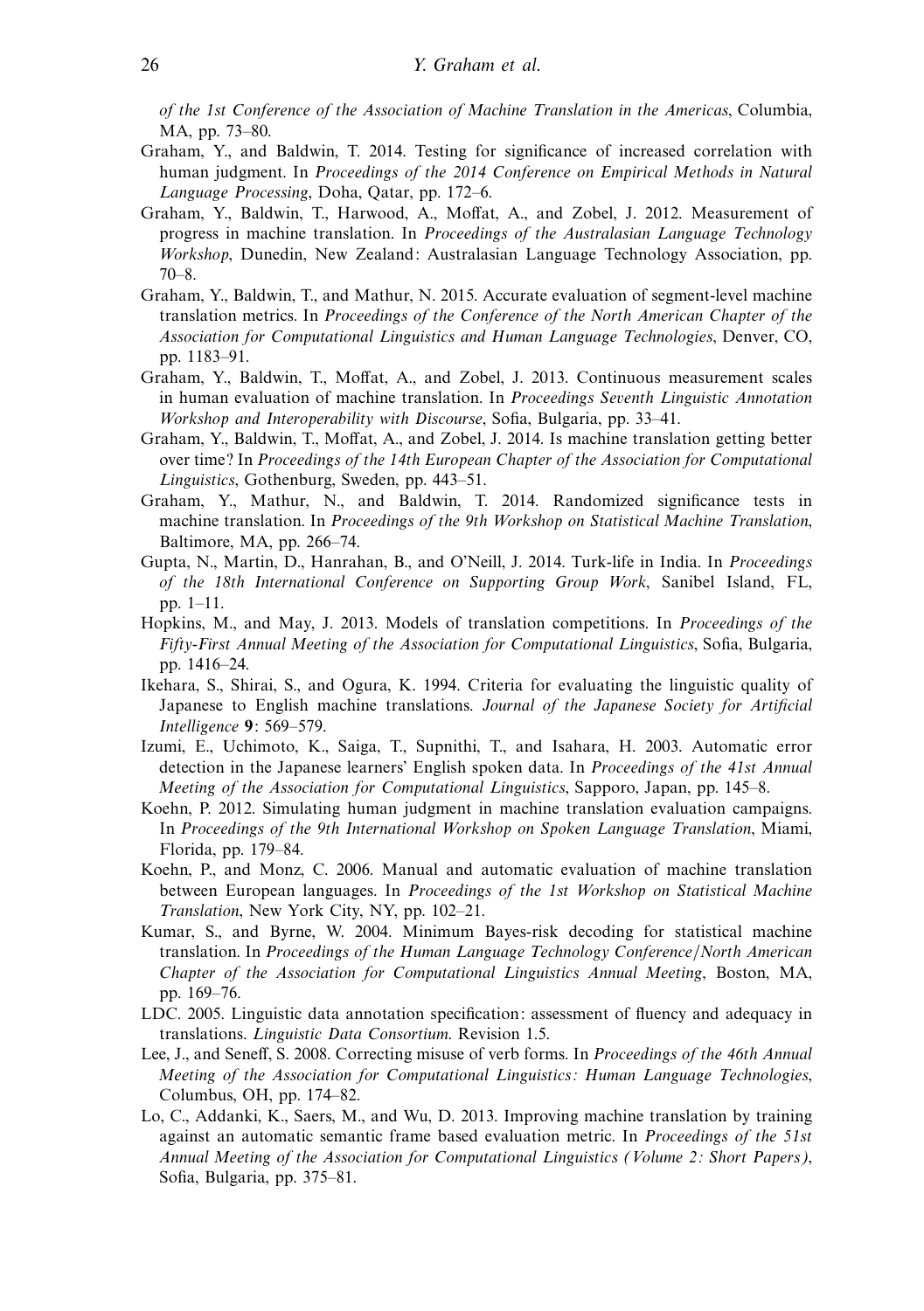Lopez, A. 2008. Statistical machine translation. ACM Computing Survey **40**(3): 1–49.

- Lopez, A. 2012. Putting human machine translation systems in order. In Proceedings of the 7th Workshop on Statistical Machine Translation, Quebec, Canada, pp. 1–9.
- Machacek, M., and Bojar, O. 2014. Results of the WMT14 metrics shared task. In Proceedings of the 9th Workshop on Statistical Machine Translation, Baltimore, MA, pp. 293–301.
- Madnani, N., Resnik, P., Dorr, B. J., and Schwartz, R. 2008. Are multiple reference translations necessary? Investigating the value of paraphrased reference translations in parameter optimization. In Proceedings of the 10th Conference of the Association of Machine Translation in the Americas, Waikiki, HI.
- Mathet, Y., Widlöcher, A., Fort, K., François, C., Galibert, O., Grouin, C., Kahn, J., Rosset, S., and Zweigenbaum, P. 2012. Manual corpus annotation: giving meaning to the evaluation metrics. In Proceedings of the 24th International Conference on Computational Linguistics: Posters, Mumbai, India, pp. 809–18.
- Och, F. J. 2003. Minimum error rate training in statistical machine translation. In Proceedings of the 41st Annual Meeting of the Association for Computational Linguistics, Sapporo, Japan, pp. 160–67.
- Okanohara, D., and Tsujii, J. 2007. A discriminative language model with pseudo-negative samples. In Proceedings of the 45th Annual Meeting of the Association for Computational Linguistics, Prague, Czech Republic, pp. 73–80.
- Pevzner, L., and Hearst, M. 2002. A critique and improvement of an evaluation metric for text segmentation. Computational Linguistics **28**(1): 19–36.
- Pierce, J. R., Carroll, John B., Hamp, E. P. Hays, David G., Hockett, C. F., Oettinger, A. G. and Perlis, A. 1966. Languages and machines: Computers in translation and linguistics. A report by the Automatic Language Processing Advisory Committee, Division of Behavioral Sciences, National Academy of Sciences, National Research Council.
- Poesio, M., and Artstein, R. 2005. The reliability of anaphoric annotation, reconsidered: taking ambiguity into account. In Proceedings of Frontiers in Corpus Annotations II: Pie in the Sky, Ann Arbor, MI, pp. 76–83.
- Pierce, J. R., Carroll, J. B., Hamp, E. P., Hays, D. G., Hockett, C. F., Oettinger, A. G., and Perlis, A. 1966. ALPAC: Languages and machines: Computers in translation and linguistics. A report by the Automatic Language Processing Advisory Committee, Division of Behavioral Sciences, Washington, DC: National Academy of Sciences, National Research Council.
- Przybocki, M., Peterson, K., Bronsart, S., and Sanders, G. 2009. The NIST 2008 metrics for machine translation challenge: overview, methodology, metrics and results. Machine Translation **23**(2–3): 71–103.
- Rozovskaya, A., and Roth, D. 2010. Training paradigms for correcting errors in grammar and usage. In Proceedings of Human Language Technologies: The Eleventh Annual Conference of the North American Chapter of the Association for Computational Linguistics, Los Angeles, CA, pp. 154–62.
- Sakaguchi, K., Post, M., and Durme, B. V. 2014. Efficient elicitation of annotations for human evaluation of machine translation. In Proceedings of the 52nd Annual Meeting of the Association for Computational Linguistics, Baltimore, MA, pp. 1–11.
- Schwartz, L., Aikawa, T., and Quirk, C. 2003. Disambiguation of English PP attachment using multilingual aligned data. In Proceedings of the 9th Machine Translation Summit, New Orleans, LA.
- Sjöbergh, J., and Knutsson, O. 2005. Faking errors to avoid making errors: very weakly supervised learning for error detection in writing. In *Proceedings of Recent Advances in* Natural Language Processing, Borovets, Bulgaria.
- Smith, N., and Eisner, J. 2005a. Contrastive estimation: training log-linear models on unlabeled data. In Proceedings of the 43rd Annual Meeting of the Association for Computational Linguistics, Ann Arbor, MI, pp. 354–62.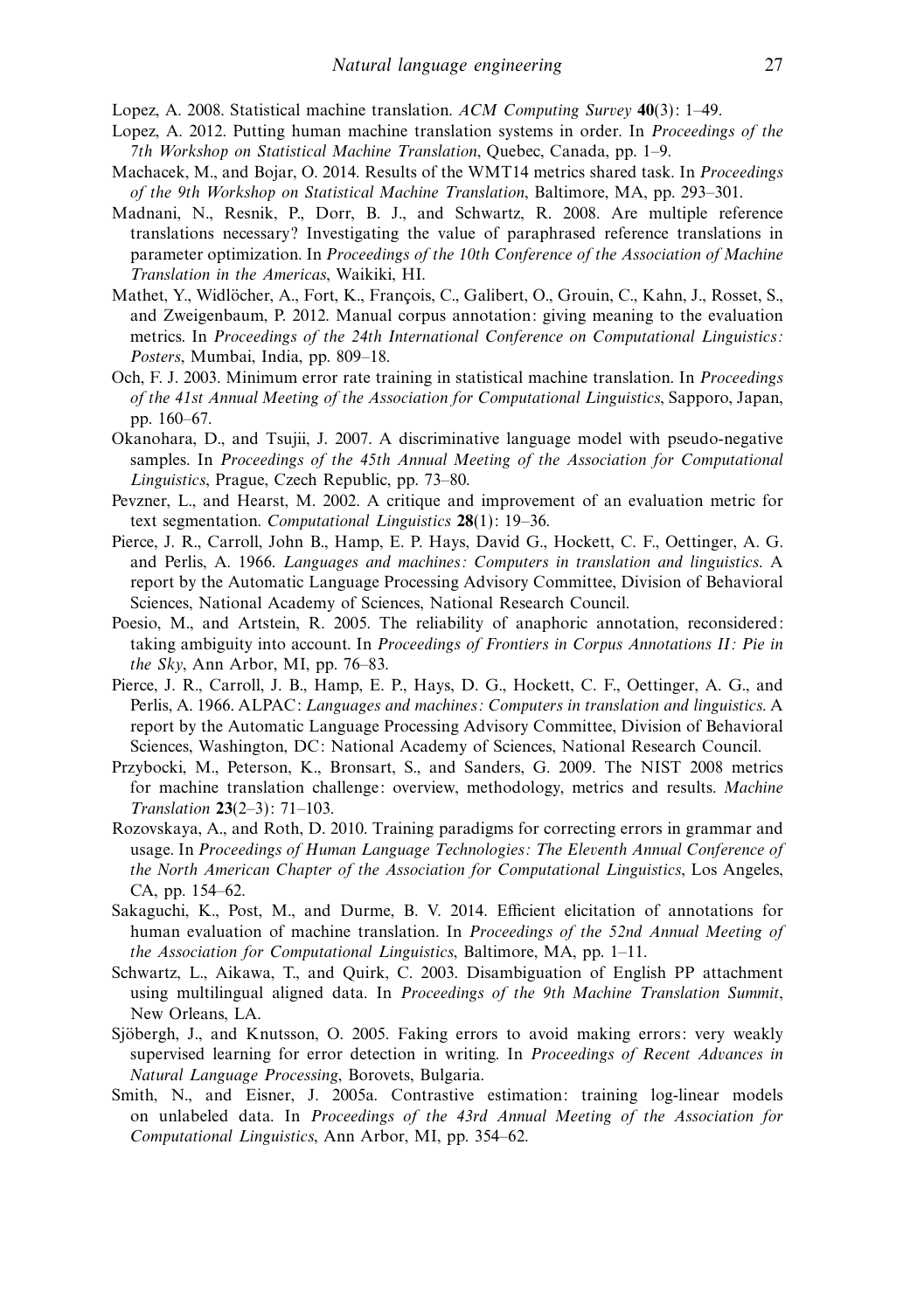- Smith, N., and Eisner, J. 2005b. Guiding unsupervised grammar induction using contrastive estimation. In Proceedings of the International Joint Conference on Artificial Intelligence Workshop on Grammatical Inference Applications, Edinburgh, Scotland, pp. 73–82.
- Turian, J. P., Shen, L., and Melamed, I. D. 2003. Evaluation of machine translation and its evaluation. In Proceedings of the 9th Machine Translation Summit, New Orleans, LA, pp. 386–93.
- Wagner, J., Foster, J., and van Genabith, J. 2007. A comparative evaluation of deep and shallow approaches to the automatic detection of common grammatical errors. In Proceedings of the Joint Meeting of the Conference on Empirical Methods in Natural Language Processing and the Conference on Computational Natural Language Learning, Prague, Czech Republic, pp. 112–21.
- Wagner, J., Foster, J., and van Genabith, J. 2009. Judging grammaticality: experiments in sentence classification. Computer-Assisted Language Instruction Consortium Journal **26**(3): 474–90.
- White, J. S., O'Connell, T., and O'Mara, F. 1994. The ARPA MT evaluation methodologies: evolution, lessons, and future approaches. In Proceedings of the First Conference of the Association of Machine Translation in the Americas, Columbia, MA, pp. 193–205.
- Yamron, J., Cant, J., Demedts, A., Dietzel, T., and Ito, Y. 1994. The automatic component of the LINGSTAT machine-aided translation system. In Proceedings of the 1994 Human Language Technology Workshop, Plainsboro, NJ, pp. 163–8.
- Yuan, Z., and Felice, M. 2013. Constrained grammatical error correction using statistical machine translation. In Proceedings of the 7th Conference on Computational Natural Language Learning, Sofia, Bulgaria, pp. 52–61.